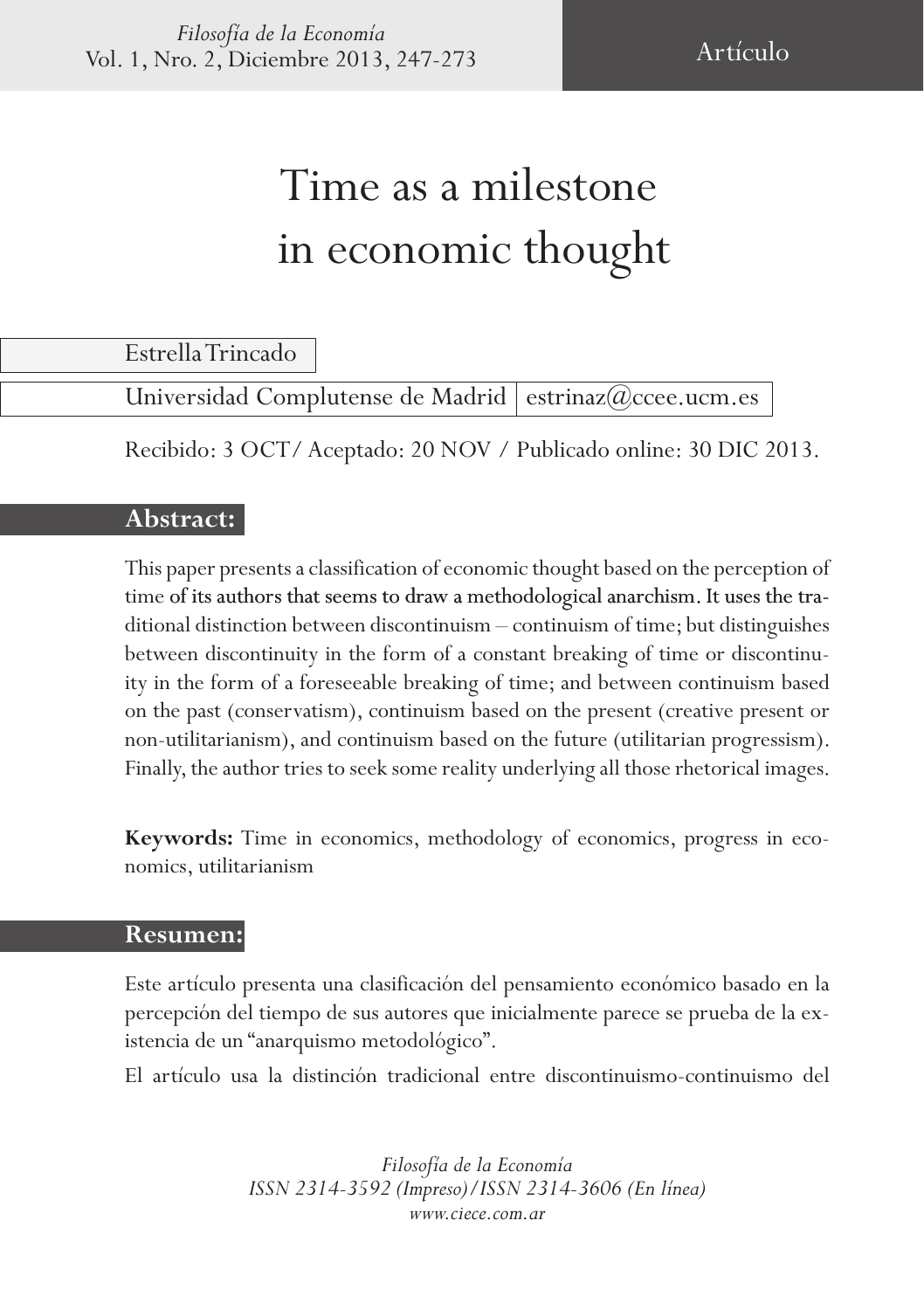tiempo; pero distingue entre discontinuidad en forma de ruptura constante del tiempo o discontinuidad en forma de ruptura previsible del tiempo; y entre con� tinuidad basada en el pasado (conservadurismo), continuidad basada en el presente (presente creativo o no utilitarista) y continuidad basada en el futuro (utilitarismo progresista). Finalmente, el autor intenta buscar la realidad que subyace a todas esas imágenes retóricas, alejándose de la hipótesis inicial del anarquismo metodológica.

**Palabras clave:** Tiempo en la economía, metodología de la economía, progreso en la economía, utilitarismo

#### **1. Introduction**

Pantaleoni (1904, 4) compared scientific progress to the increasing size of a snowball, rolling down a mountain slope, gathering more snow. Conversely, with their thesis of incommensurability, Kuhn and Feyerabend rejected this linear conception of scientific development, which supposes growth by accumulation, without conflicts or revolutions. Scientific progress, Khun says, evolves through periods of "normal science" alternating with periods of "revolutionary science". Normal science is a conservative enterprise that Kuhn characterised as an activity of puzzle resolution; it only enters into a revolutionary period when a promising alternative paradigm emerges. This is not to say that both paradigms are compared with the results of observation. That comparison could only be made if we could use a language independent of the paradigms in which we register the results of the observations. The change of paradigm is similar to a change of Gestalt. Given a particular problem, the language used within two different paradigms can lead to a divergence between the type of answers that are considered acceptable.

However, as Moulines and Laudan said, and contrary to what Kuhn suggested, there comes a time when the coexistence of rival research traditions is the rule, not the exception (Díez & Moulines 1997, 30- 47). Scientific traditions are not "dominant"; they do not impose themselves over different periods of time. In particular, in social sciences, ghettos and "heterodox theories" have been created. Since they do not share the same assumptions and hypotheses, they become isolated from each other. Besides, theories contain elements that deter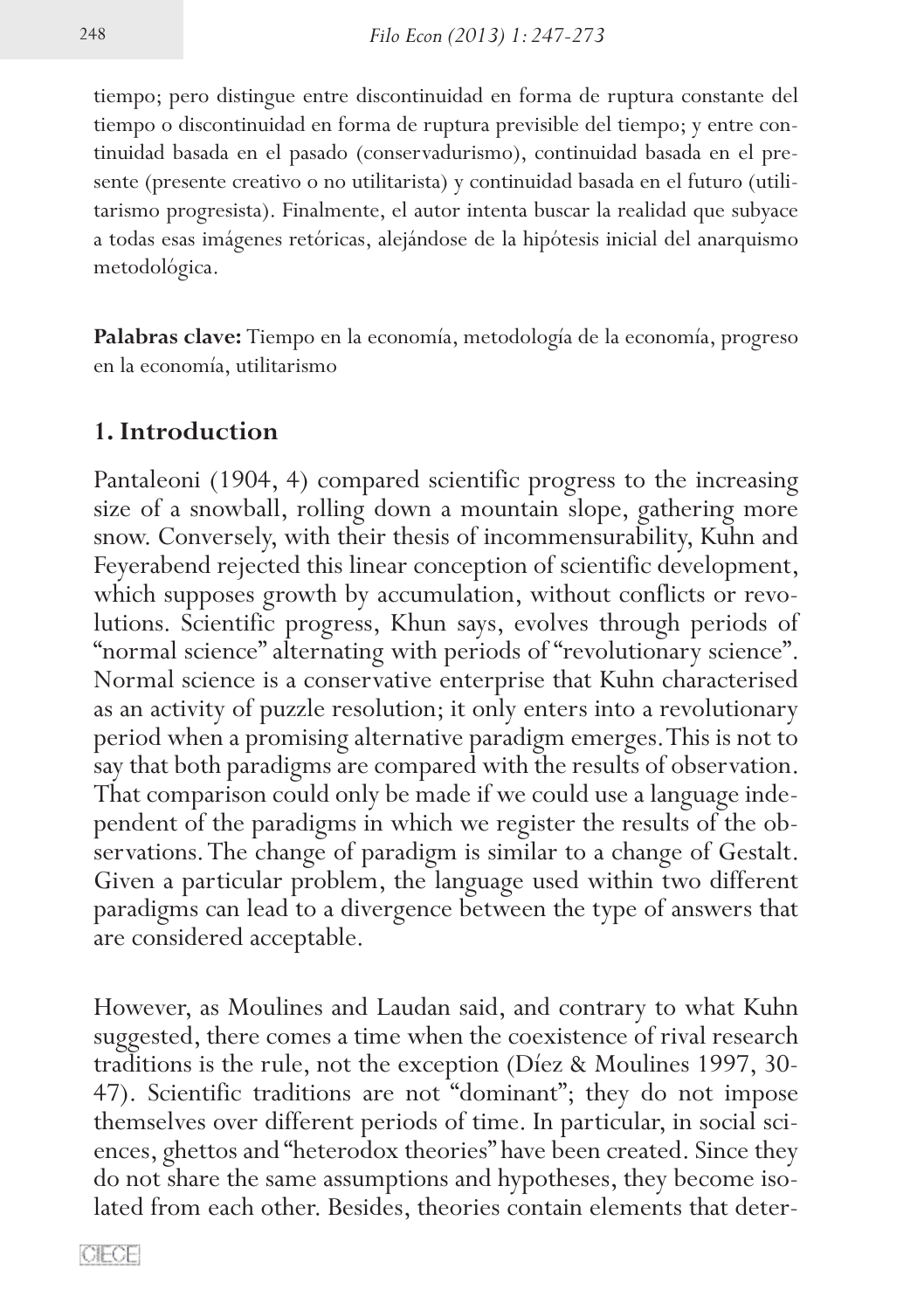mine the contents of experience, and defenders of different theories live in different experimental worlds (Whewell 1847). Scientists in� variably interpret the experimental discoveries with the aid of some theory (Duhem 1962,  $32^1$ )<sup>1</sup>.

In this apparent methodological anarchism, in economics – and, probably in other sciences – theorists suffer from a suspicion that mainstream science uses methods of persuasion, supported by Power – be it political, economical or mediatic - to eliminate all elements critical of the dominant paradigm as a whole; or, even worse, it translates the criticisms into an orthodox language, deleting them as a solvent of orthodox rhetoric<sup>2</sup>. As Lakatos told us, Kuhn's theory indeed implies that scientific truth depends on Power (Lakatos & Musgrave 1970, 205). Friedman or Stigler (1950, 392) already said that the success of theories is measured in terms of their acceptance by the most important economists<sup>3</sup>. In this sense, Nietzsche (2003) and Foucault (2007) conception of genealogy and the archeological method questions the emergence of philosophical and social beliefs and looks beyond the ideologies in question for the conditions of their possibility within current power relations.

However, if we put it into words the intertheory differences we could reduce this suspicion. The person who consents to put even his will for power into words is accepting beforehand a certain equality with his interlocutor and, in that sense, he begins to move away from conflict, since conflict is exercised against "what makes us different from the other", while language discovers "the same as the other" (Savater

<sup>1</sup> Furthermore, we cannot forget that hypotheses are collections of enunciations the truth<br>of which cannot be empirically determined. Campbell referred to the second collection of<br>enuciations belonging to a theory, calling of the dictionary relate the terms of the hypothesis to the enunciations whose empirical truth can be determined. But the theorist's imagination is only restricted by the requisites of internal consistency and deductibility of experimental laws. Once formulated, the test 122). In an influential essay, Rudolf Carnap (1995) restaured Campbells' conception of scientific theories as the "hypothesis-plus-dictionary".

<sup>2</sup> For an interesting book on new directions and criticisms of economic methodology, see Backhouse (1994).

<sup>3</sup> Stigler considered that changes in theories do not necessarily imply a conceptual cording to him, are generality, manageability and congruence with casual observance. For an interesting recent book on different visions of progress in economic science, see Boehm et.al. (2002).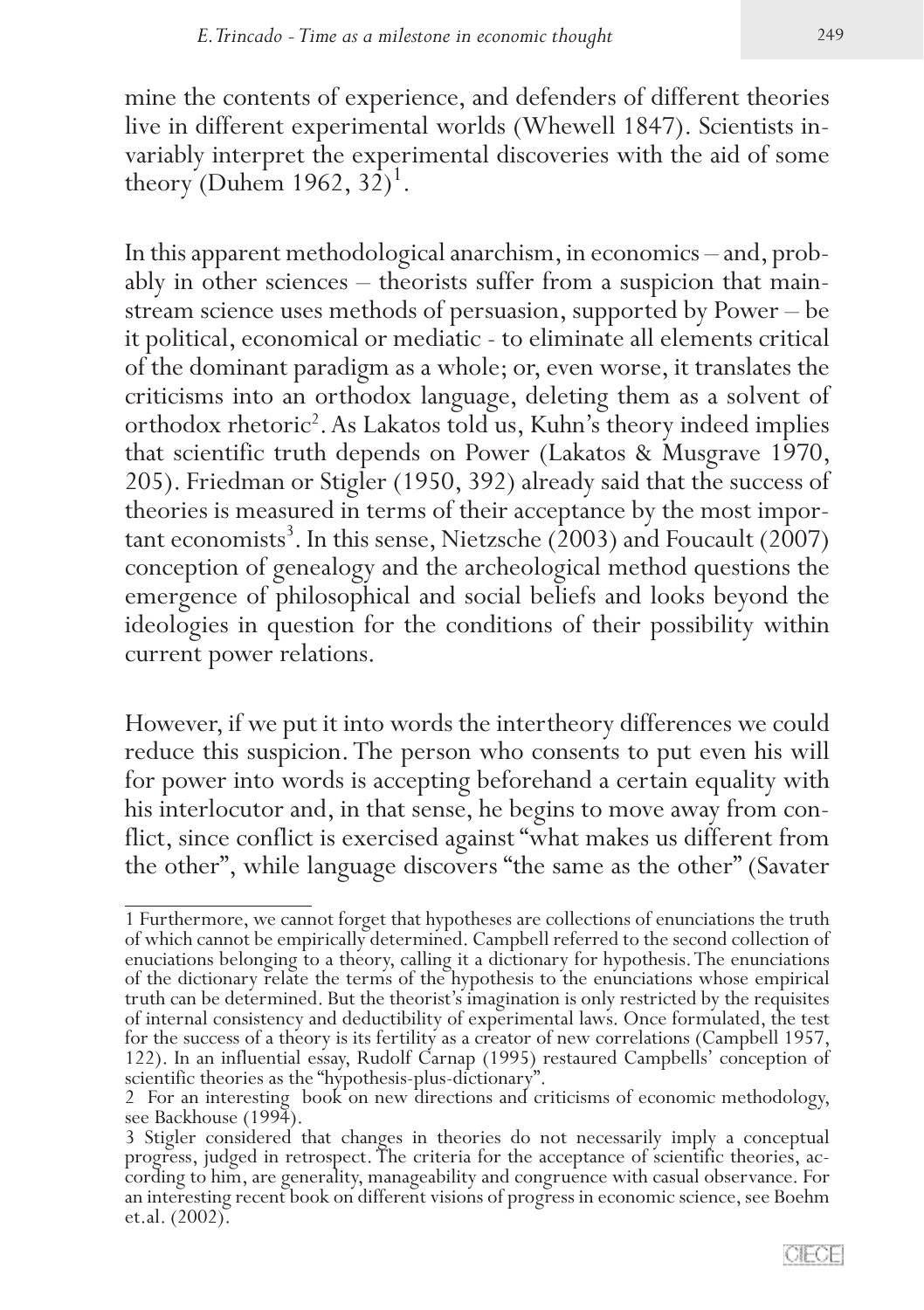1995, 37).

With that purpose in mind, we intend to propose a classification of economic thought – and in consequence philosophical or social thought as well – which is more inclusive than that of *Pantaleoni*`s style. Our objective is to demonstrate the mental fertility of the proposed classification. A classification is more natural if the concepts that it constitutes are more fertile scientifically (Mosterin 1984, 18). To formalize a family of connected concepts is a way of making their meaning explicit (Suppes 1988). Nevertheless, the fact that there exist a theories framework and a family similitude does not mean that science consists only of academic divisions. The construction of theoretical frameworks based on individual theories is related to the problem of the interpreting scientific works, to bring to the forefront and identify the underlying abstract structures. Theories not only reduce one into another, they also approach each other (Moulines 1982, 53-60) and if there exists at least one extension of overlapping and shared criteria, it is possible to compare alternative theories (Suppe 1974, 211). As Feyerabend (1970) told us, to promote scientific progress the scientific community must be able to understand and compare many totally different theories. The competition between theories is in itself creative, enriching our comprehension of the world.

## **2. Proposed classification**

Our proposal is based on an element traditionally used as a classifier: Time. If, as Mc Closkey (1994) says, economy is a form of rhetoric, the psychological personal experience of time used by "rhetoricians" determines the images they seek to persuade with and the ones they find most suggestive. This description not only consists of a description of phenomena (Husserl 1990) neither on a hermeneutic inter-<br>pretation capable of a form of scientific positivity (Heidegger 1996). Not only do we need to describe reality so as to narrate, but also to produce meaning through the reconstruction of the plot and the emergence of different connotations. Then, we interpret human action - and history - as a self-explained text and reality as able to be grasped in the present by the individuals (Zubiri 1998). The temporal character of human experience is emphasized in this case (Ricoeur 1983); and we can even go so far as to include not only memory but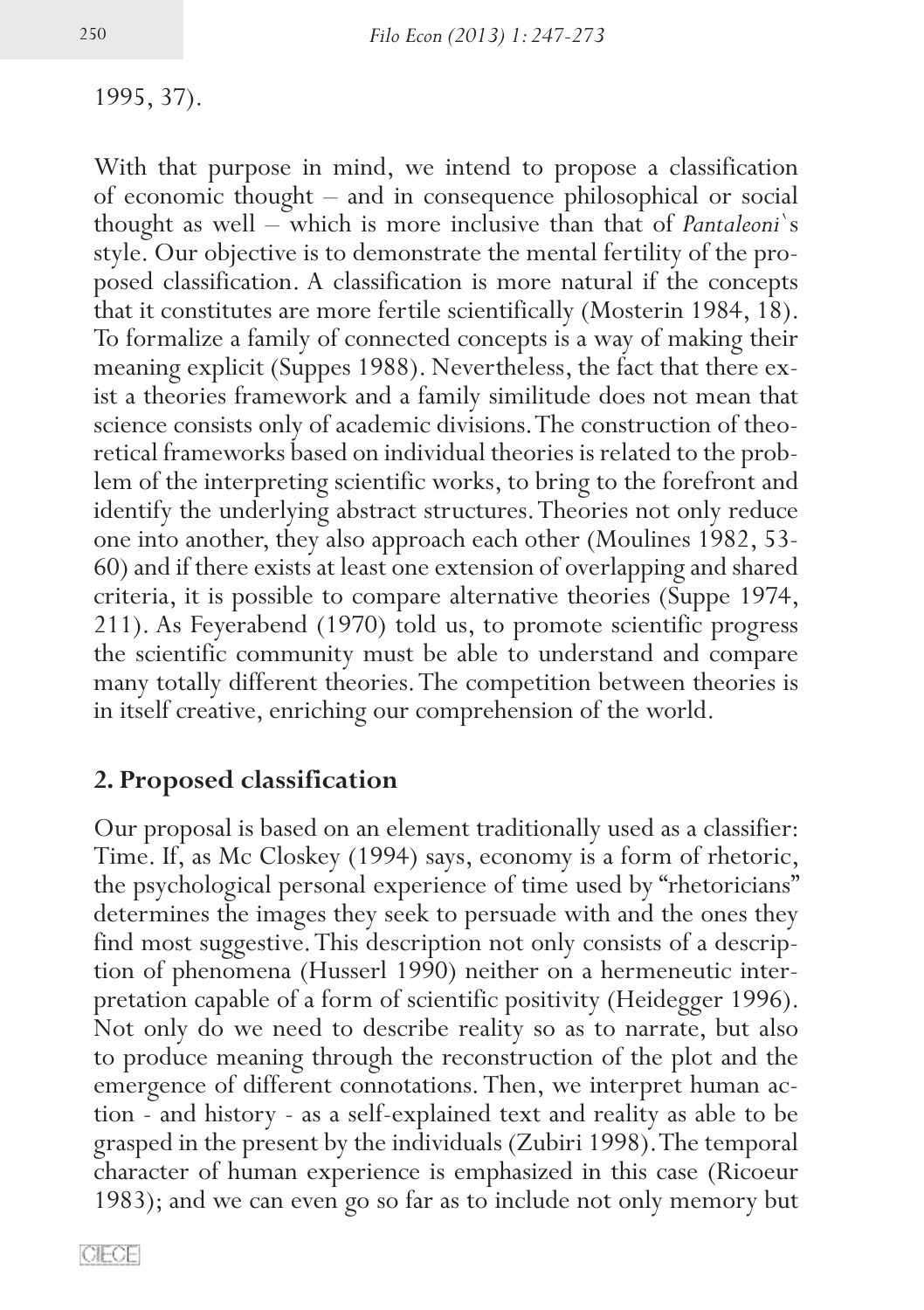also oblivion, as a way of resistance (Vovelle 1985), and intention or concentration as a way of recollecting true-life experiences. Then, we may distinguish between historical or ontological time independent of any human activity and epistemic or logical time. If there is such a difference, then, for the second kind of time to be relevant we need that it tries to represent the first one in the best way possible (as some Keynesians will put it, Madsen 2012).

In particular, we are going to use the traditional distinction between continuism – discontinuism of time, a dichotomy that is more fruitful than the starting points habitually used (see the graphic).



As a whole, we can say that the common idea of theories based on time discontinuity is that they consider that man arrives and sets out from a social and psychological void. The discontinuity, contrary to what is usually accepted, is a very socially influential time perception, given the inherent human desire to break from life's normal course.

Discontinuity can be illustrated in the form of a constant breaking of time, as is the case in some anarchist doctrines. This is what it has been called the "antieconomy", in which, to destroy any human hierarchy, given that for all growing creatures one part of the group must be superior to the other, the fear of authority leads their proponents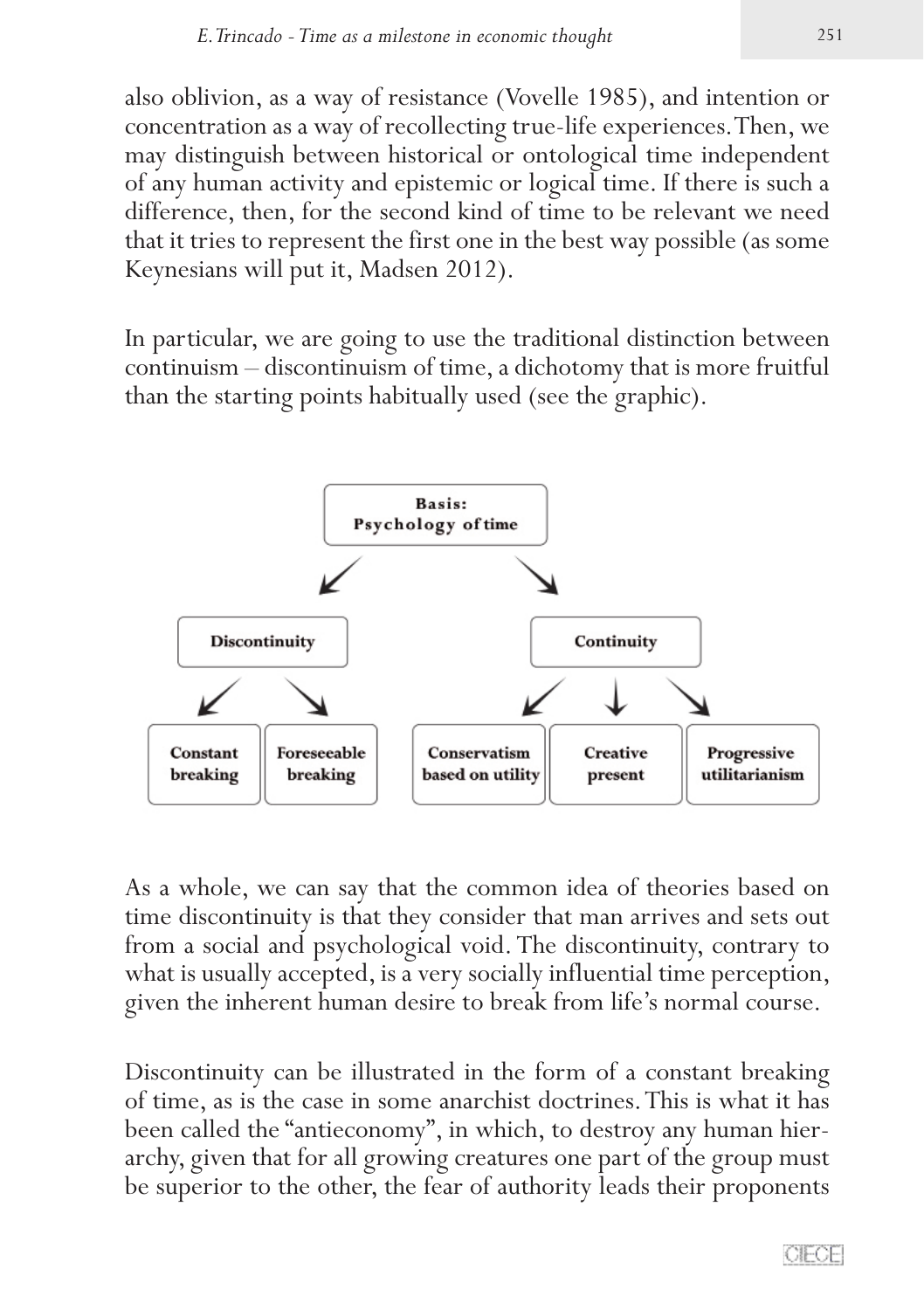to prefer the constant breaking of history – and, in some occasions, of human development – in order not to let the hierarchical constructions crystallise (in some sense, that is the case with Proudhon, Ba� kunin or Kropotkin's theories that defend the adaptive small groups more than any other social construction.

Another means of discontinuity is the foreseeable breaking of time. This is the case with the catastrophic crises theories or with Marxian theory. In this theory, a destructive embryo, Capital, grows slowly until the shell and the system's own equilibrium is expected to be broken. As Marx says:

"If money, according to Augier "comes into the world with a congenital blood-stain on one cheek", capital comes drip-<br>ping from head to foot, from every pore, with blood and dirt"  $(Marx, 1992)^4$ .

A process of catharsis follows this unavoidable destruction. If from the ashes emerges a fabulous bird, it is an optimistic theory. If this superstitious magic does not occur, and the ashes remain ashes, it augurs dreadful pains.

If discontinuism appears and sets out from the social or psy� chological void – either in a repeated way or in a foreseeable and sudden way -, continuity, on the contrary, always sets out from an antecedent "existence".

In this case, we pose a distinction between three branches: the first based on the past, the second based on the present, and third based on the future. Specifically, we have named each branch, first, conservatism based on utility; second, creative present (non utilitarianism); and, third, utilitarian progressism. The systems based on utility are finalist, that is to say, they consider that human action has an aim. In conservatism theories, the objective is survival: the death instinct and the anxiety it creates instigates human action. In the progressist case, man seeks an image of the consequences of action over pleasure. In both cases, man is acting in order to seek an image of himself, an interest that only by chance includes the others in his preferences.

<sup>4</sup> See Http://csf.colorado.edu/psn/marx/Archive/1867-C1/Part8/ch 31.htm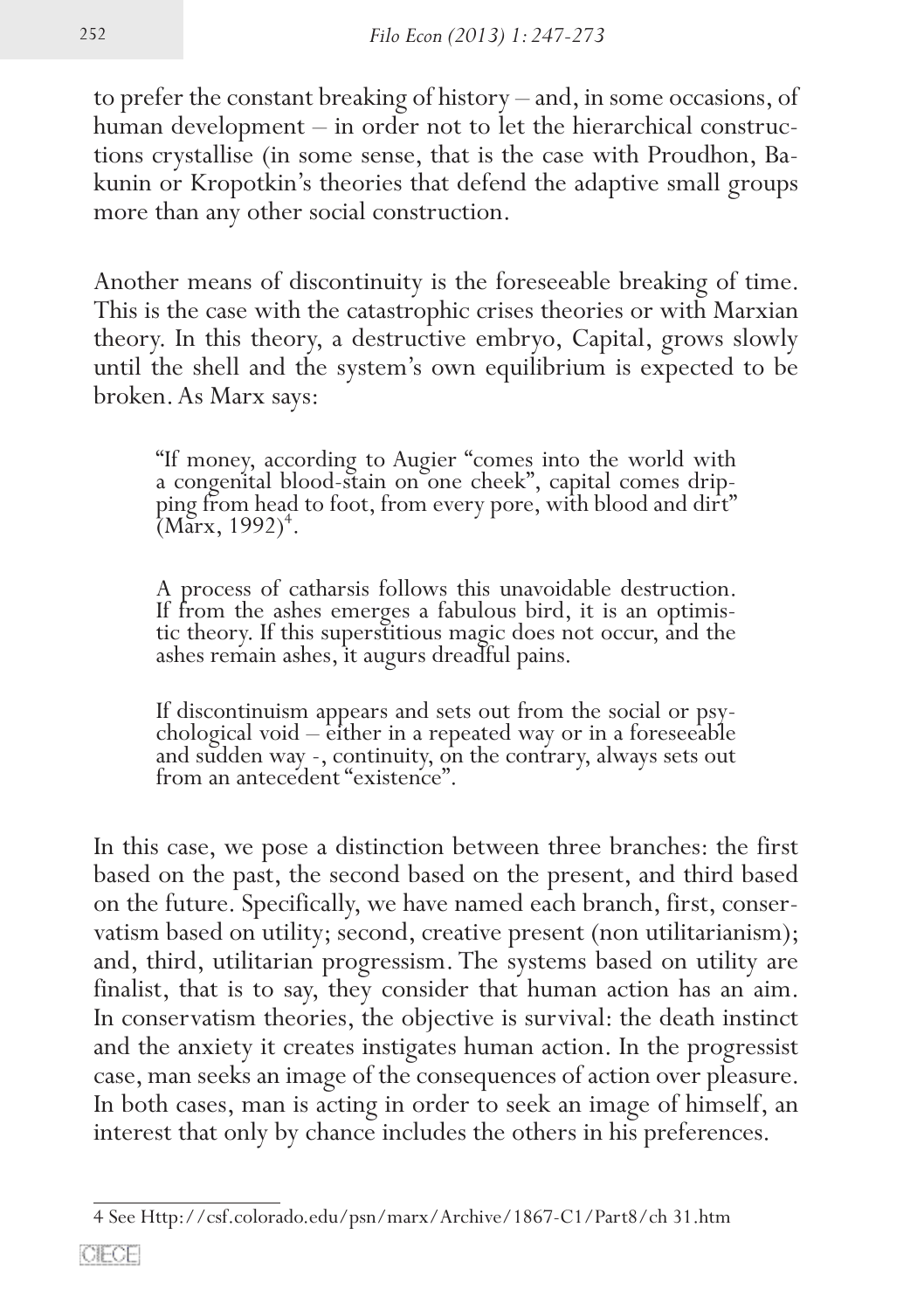We shall offer an example for each of these tendencies. In the case of conservatism, we propose David Hume's theory as an example. In that of progressive utilitarianism, the philosophy of Jeremy Bentham. In the case of non-utilitarianism, Adam Smith`s "asystematic system"5 . The aim of this work is, precisely, to create examples and prototypes to understand the underlying ideas of the theories, and this fact perhaps could make us unfaithful to some ideas of these authors. But we cannot avoid pointing out that these theories seem prototypical, since all three of them arrive at a philosophical and economic complete social system (something unusual, but also observable in Marx's foreseen breaking of time theory).

But for that same reason, as we have found problems in creating a prototype for the creative present theory based on Adam Smith's system, we could enlarge our proposal to Schumpeter's or Nietzsche's philosophy.

Hume's tendency towards conservatism is based on utility<sup>6</sup>, although it could be imagined to exist a sentimental or romantic conservatism, nearer to anarchism. However, the repeated recollection of a romantic past reveals an escape from the present and, perhaps, a fear of future. It shares, in this sense, some of Hume's theories, like the fear of changes that could break the instable present equilibrium. As Hume said,

"I may venture to affirm of the rest of mankind, that they are nothing but a bundle or collection of different perceptions, which succeed each other with an inconceivable rapidity, and are in a perpetual flux and movement..." (Hume 1964a, 534).

Besides, we can only extract a mental fiction when observing external things, a subjective idea formed by impressions. Since, according to Hume, the very same perception of reality depends on habit, the possibility of transgressing these habit rules causes great anxiety

<sup>5</sup> As Griswold (1999, 308) says, the Smithian system tries to free politics from the idea of system.

<sup>6</sup> We are conscious that many authors reject that Hume's ideas were conservatism, and some even affirm that his theory was not based on utility. But we consider that Hume's aim was to make social science take part in the idea of utility and that many of his conclusions were conservatism and, consequently, we can use it as a prototype.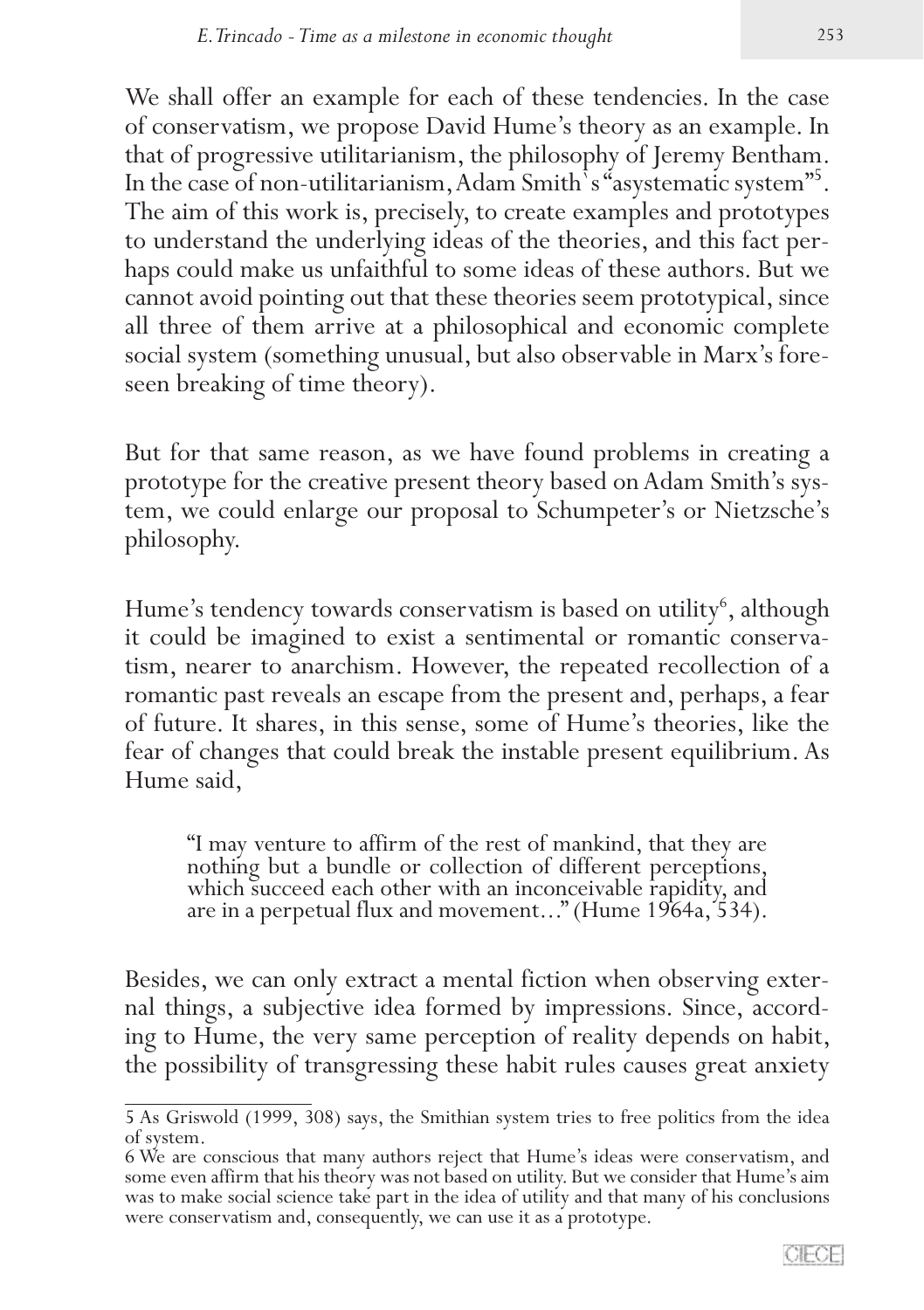that leads him to defend the preservation of these rules.<sup>7</sup> In principle, it seems that the phenomenalism theory had to defend absolute anarchism, as we could not assure the existence of reality beyond the present impression of a particular man. But, as irrealism is psychologically untenable, it ends up defending tradition, from where the relation of ideas that construct language are supposed to have emerged<sup>8</sup>. According to Hume, institutions must be valued for their survival: this is "institutional Darwinism", in which we become tightly devoted to past social constructions, forged by habit, because we sense in them an implicit knowledge that the feeble human reason is not always capable of distinguishing9.

Certainly, his conception of the ego created great problems in Hume's dom, a concept he believed not capable of demonstration. In his theory of human action, men are moved by impulses, and their actions are compelled by environmental pressures. In his economic theory, it is not possible to make interpersonal comparisons of utility nor it is possible for a man to make personal comparisons of pleasure between the past and the present: an ego would be needed to make the comparison. So, in the style of Austrian economics, man only can avoid the harmful consequences of his actions through a process of trial and error that creates habits benefitial to the individual and the preservation of the species – obviously, when this preservation is achieved, an a posteriori reflection on one's survival.

<sup>7</sup> The very same sceptical doubt led him to critical situations: "The intense view of these manifold contradictions and imperfections in human reason has so wrought upon me, and heated my brain, that I am ready to reject all belief and reasoning, and can look upon no opinion even as more probable or likely than another. Where am I? Or what? From what causes do I derive my existence, and to what condition shall I return?... I am confounded with all these questions, and begin to fancy myself in the most deplorable condition imaginable, inviro'd with the deepest darkness, and utterly depriv'd of the use of every member and faculty..." (Hume 1964a, 548).

<sup>8</sup> In fact, although on his philosophical path Hume started at scepticism, in the end he developed a constructive philosophy. Although anti-rationalist, in the sense that it does not cope with contractual theories, it was not at all irrationalist. García Roca (1981) has tried to free Hume's epistemology from sceptic interpretations; Tasset (1999) tried the same with his moral and political philosophy. Hume's theory has a more systematic and unitarian character than has been claimed by the interpretations that accuse it of naïve scepticism and being a dead-end. Not even Hume considered himself a sceptic (Salas Ortueta 1967, 148). For different interpretations of Hume, see Dow (2002).

<sup>9</sup> For that reason, in the attempt to construct a full science of human behaviour, the "History of Great Britain", apparently a work exclusively of historical interest, also is included in the system, as it seeks the past i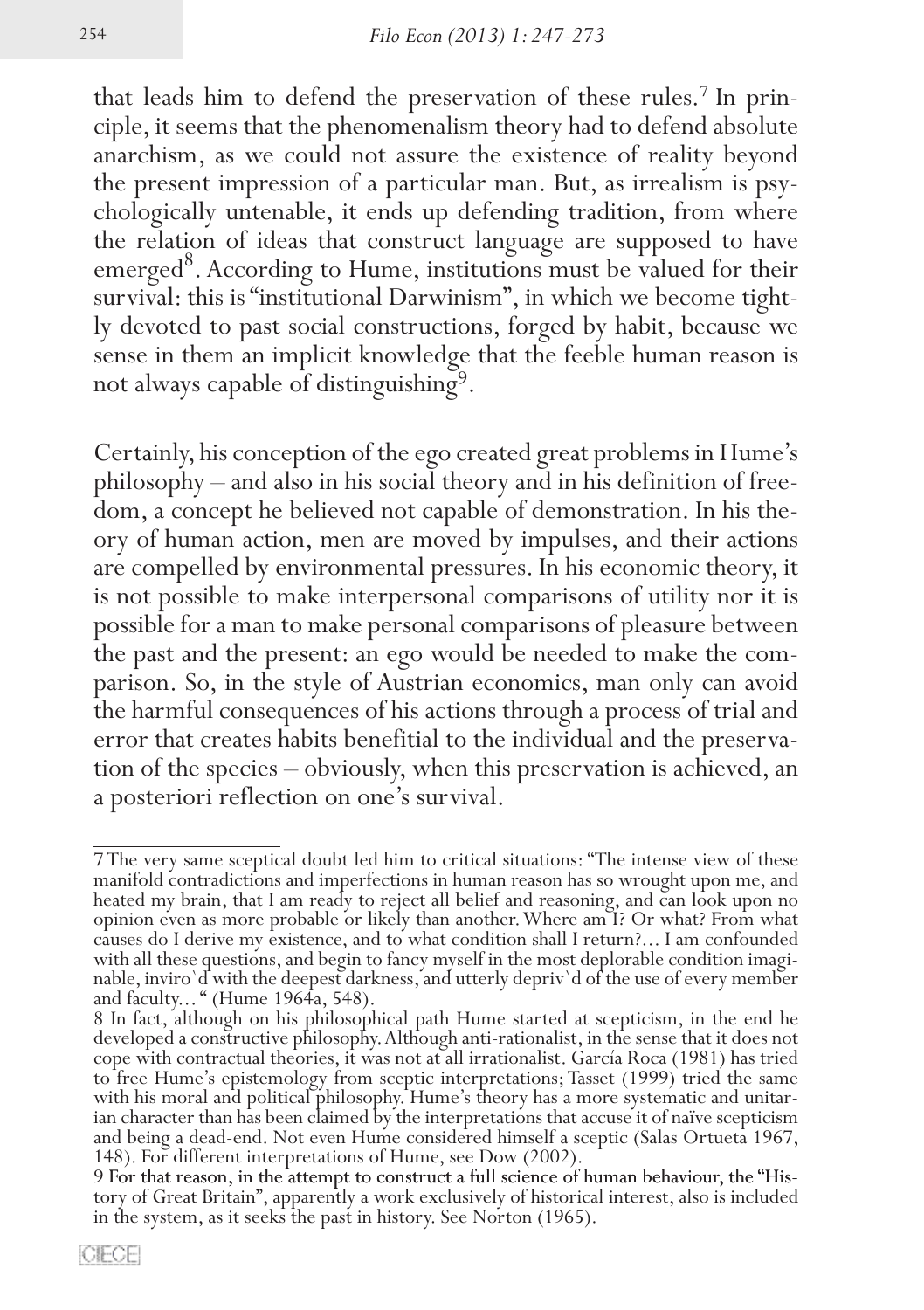Hume's conception of time is similar to what some have called "Greco-Latin or Dionysian conception". This mentality is catastrophic and stresses the fact that man is always returning to the same point, to the beginning, always seeking the same pleasures and making, in his way, identical mistakes. We are enjoying ourselves "over the remains deceased" and, after that joy, there always is a touch melancholy and absurdity. As we are continually resuscitating from the oblivion of the past, man can repeat the habit without a consciousness of having made a mistake. Time has a circular shape and there is no progress in human well-being because, from the pleasure that is forgotten with the generations, there always remains the sentiment of melancholy.

"Fear not. My friends, that the barbarous dissonance of Bac-<br>chus, and of his revellers, should break in upon this entertain-<br>ment, and confound us with their turbulent and clamorous<br>pleasures... but the sun has sunk below hess stealing silently upon us, has now buried all nature in an universal shade... And is the image of our frail mortality for ever present with you, to throw a damp on your gayest hours, and poison even those joys which love inspires!... Yet a little moment and *these* shall be no more. We shall be, as if we had never been. Not a memory of us be left upon earth; and even the fabulous shades below will not afford us a habitation. Our fruitless anxieties, our vain projects, our uncertain speculations shall all be swallowed up and lost. Our present doubts, concerning the original cause of all things must never, alas! be resolved." (Hume 1964, 200-3).

Man is pursued by a "spectre", the distrust of "the causes from which<br>he derives his existence" and of the "condition to which he shall return". That shadow is so near, just skin-deep, that man holds on to the security of what has maintained his existence. We admire the past because its own capacity of existence makes it virtuous. We fear the future because it is unknown and inexistent. "Accordingly we find in common life, that men are principally concern`d about those objects, which are not much remov`d either in space or time, enjoying the present and leaving what is afar off to the care of chance and fortune" (Hume 1964b, 206). The consequences of the elimination of space are less important than that of the elimination of time in affecting imagination. The impossibility for the parts of time to coexist makes whatever distance in time cause a greater interruption in thought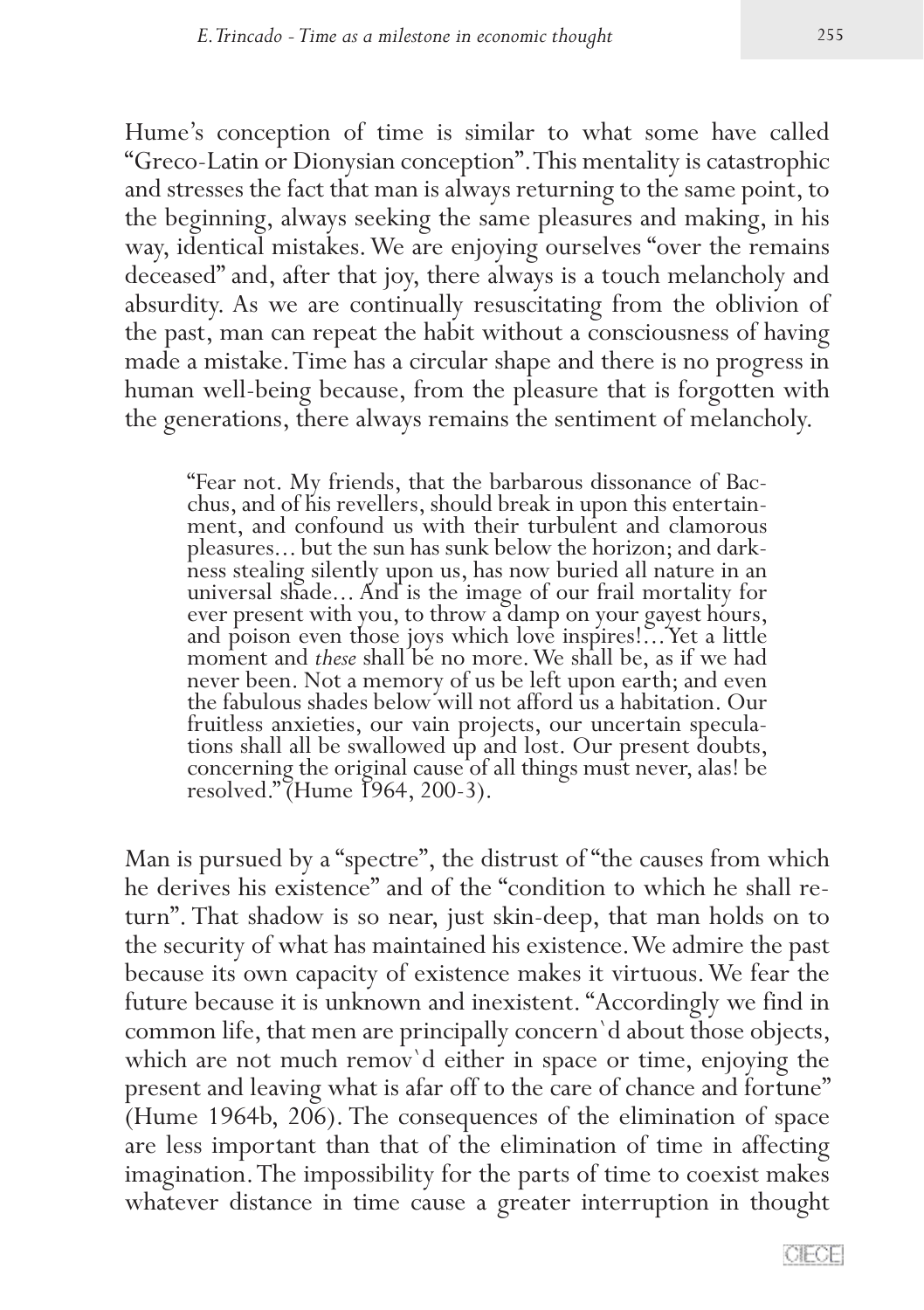than a similar distance in space, something that weakens the idea and, consequently, the passion. So, we worry about the people in other land, but not about future generations. We advance, while the distance to the past is continually increasing and the distance to the future reduces. Due to the fact that imagined distance is greater, the more historic the past is, the more it is worshipped; and the farther in the future something is, the more it is feared, just as we fear our own disappearance and that of matter and time themselves. In fact, Hume accepted the eventual disappearance of the universe

"and its passage, by corruption or dissolution, from one state or order to another. It must therefore, as well as each individual form which it contains, have its infancy, youth, manhood, and old age..."(Hume 1964c, 381).

In Bentham's case, the conception of time is similar to what has been called the "Judaeo-Christian conception", focused on the future and on a perfect world created by imagination. Man pursues a utopian fiction of his own mind's creation. The present is never satisfactory when we compare it with that future world, but man is proud of being better than past generations were. Time is linear, and the theory is based on the idea of perfectibility. That is to say, new generations do not slide into "the best of all possible worlds", rather they are susceptible to continual improvement, until the moment when the perfect world arrives.

Benthamian theory is based not only on methodological individualism, but also on normative individualism, that is to say, it advises us to be selfish because, if we are not, we risk being left with no objects of pleasure while others, with more eagerness, laugh in our faces. Pre-<br>dominance of self-regard over other impulses is, for Bentham, almost an axiom. He underlines the philosophical concept of the necessary reference to self. Whatever man "demands for himself" can be considered pleasure. Whatever he avoids, is considered pain (see Stark 1952c, *The Psychology of Economic Man*, 422). According to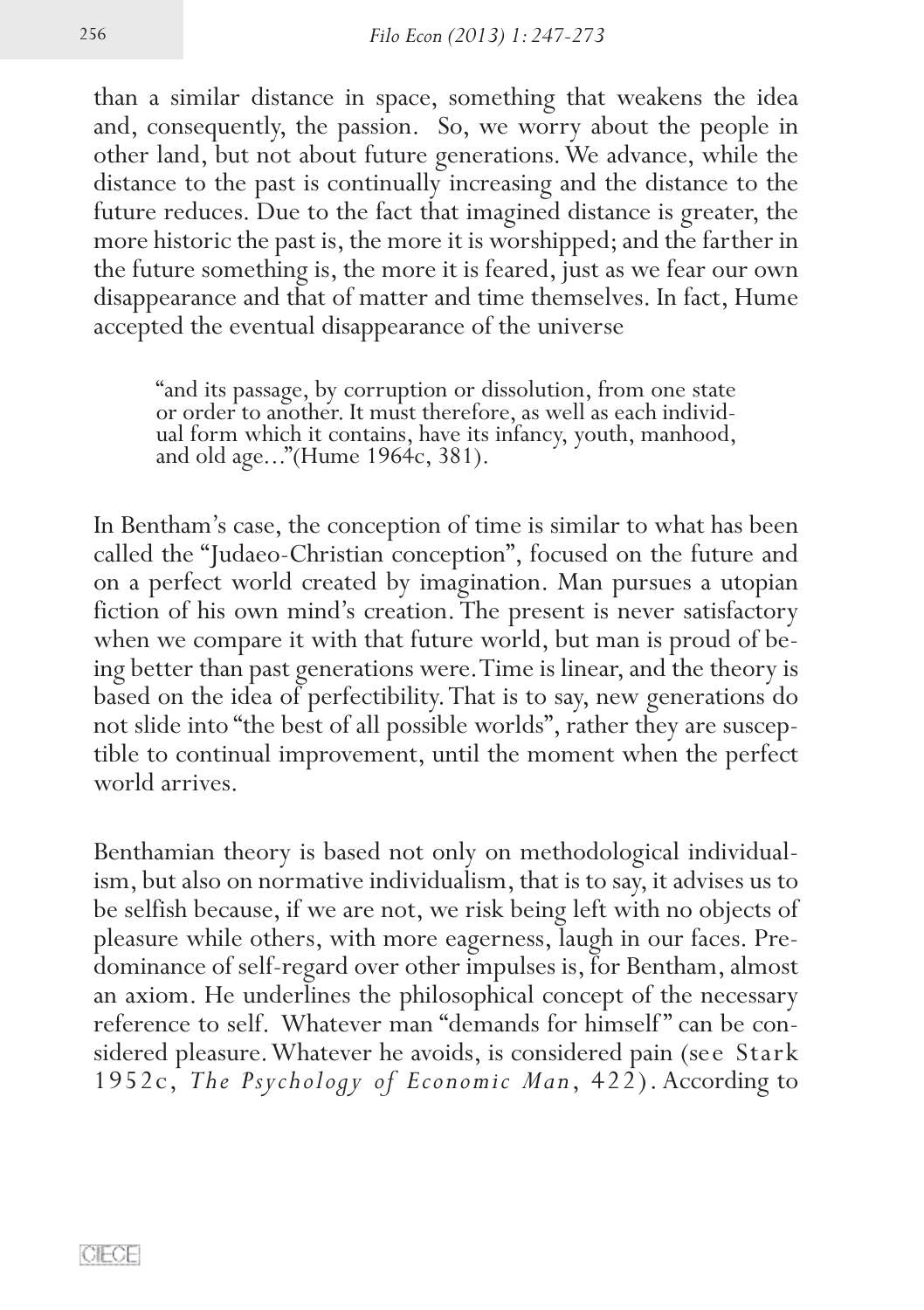Bentham, this explains altruistic as well as "selfish" actions, so the difference between altruism  $-$  selfishness is not reality based<sup>10</sup>. Bentham did not believe in genuine self-sacrifice. "All men who are actuated by regard for any thing but self, are fools; those only whose regard is confined to self, are wise. I am of the number of the wise" (Stark 1952, *The Psychology of Economic Man*, 426).

But, according to Bentham's comparative absolutism, to arrive to that perfect world it is necessary to manipulate individual present plea� sure as a way of achieving a greater future pleasure. In fact, he created a new religion, that of social utility. His utilitarian heaven on earth can only have one canon: *the greater happiness of the greater number*, fa-<br>mous phrase pronounced by Francis Hutcheson.

Bentham considers that man is able to classify his pleasures on his own, without external imposition – in some occasions he does it un� consciously, as he is the only one who knows his preferences<sup>11</sup>. But, while using the famous statement of Hutcheson, he noticed that nothing prevented his theory from sanctioning the greater number, let's say half plus one, being happy by crushing the smaller number, let's say the half minus one. So, in the end, he broke with the utilitarian principle to be left, in 1831, with the maxim "the greater happiness", that is to say, the social maximisation of happiness. As the last unit of pleasure decreases as we add new units (the finding of the decreasing marginal utility, discerned by Bentham and other contemporaries<sup>12</sup>), a social criterion can be that of the equalisation of wealth, and afterwards we must leave man to choose his own utilities freely<sup>13</sup>.

<sup>10 &</sup>quot;That which in the language of sentimentalism is a sacrifice of private to public interest, [is] but a sacrifice of a self-supposed private interest in one shape to a self-supposed private interest in another shape: for to an interest corresponding to love of reputation: - of that reputation, of which power is the expected fruit" (in Stark (1952c, *The Psychology of Economic Man*, 428).

<sup>11</sup> In this sense, Bentham was less paternalistic than other progressist utilitarians, like<br>John Stuart Mill who, despite the fact that he criticised Benthamism, decided to weigh up<br>the sum of pleasures, making a hierarchy superior and those that he thought vulgar or of less emotional content. Until man has not had the opportunity to experience a pleasure, he do not have the freedom to choose it (see

<sup>12</sup> Although some authors affirm that Aristotle had already introduced the marginal utility<br>theory, and afterwards this theory was accepted by Davanzati, Montanari, Galiani, Condil-<br>lac and Bernouilli (see Vivenza 2001, 143

ered it desireable to equalise wealth. After the French Revolution, he feared such trans-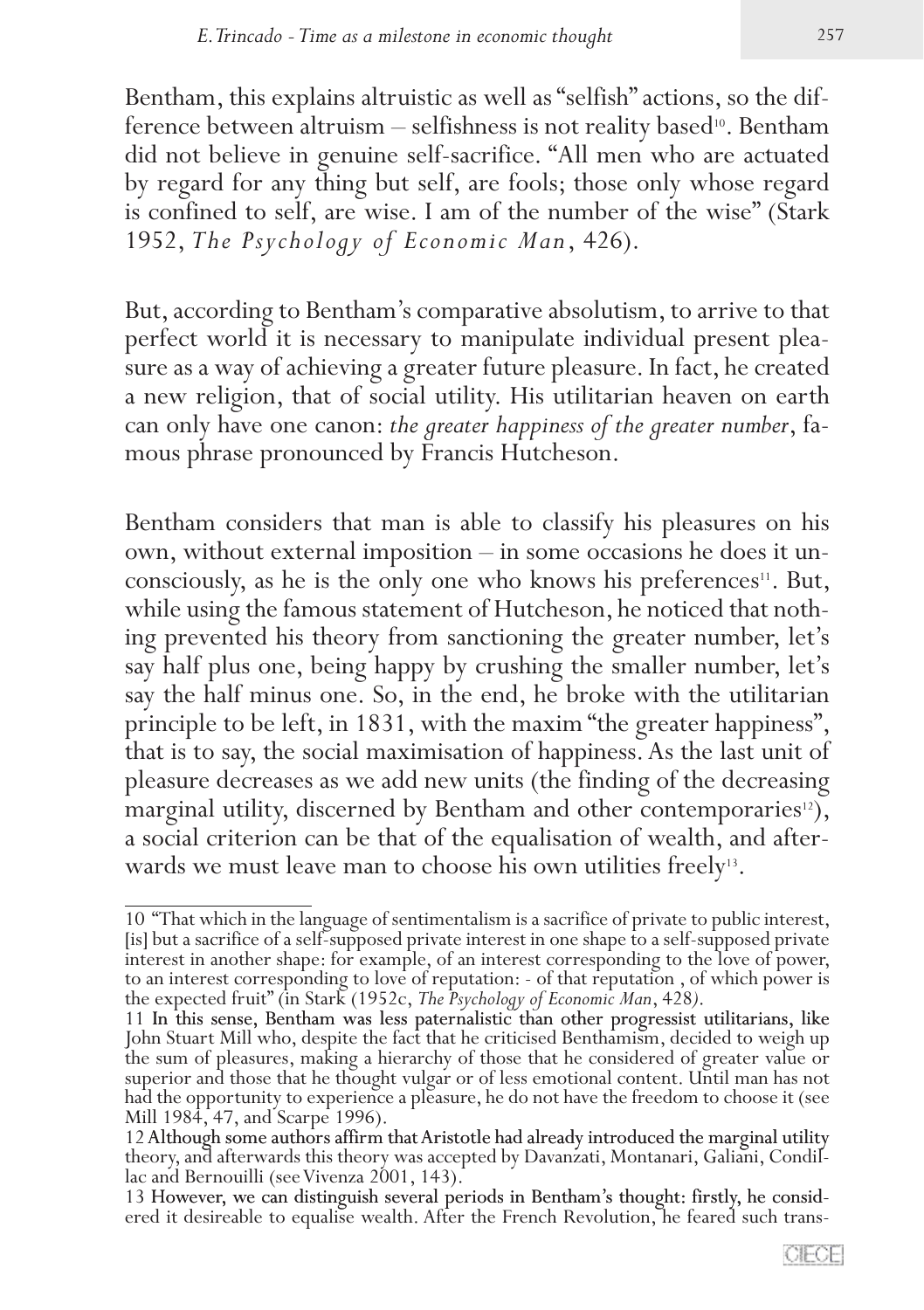Contrary to what happens in Hume's theory, the main character of Bentham's is a fictitious ego that calculates based on an image of his desires and who, as he bases his action on an image of the future, can compare different men's pleasures.

We have decided to consider Smith's theory as representative of a creative present. Nevertheless, in many senses, especially with respect to entrepreneur theory, Schumpeter's is nearer this prototype. In philosophical terms perhaps Nietzsche's theory or Husserl's living present better suits this conception of time14.

Smith tried to criticise all the images that are placed above the present. "I have, however, a mortal aversion to all anticipations" *(Mossner*) & Ross 1977, 270)<sup>15</sup>, he said of himself. Interpreting Smith's moral theory, man, after feeling the pleasure of an ordered world, is grateful to it without demanding anything in return and this is the first step necessary to feel the joy of living. Smith defines pleasure as something near gratitude, that is to say, a natural gift that is not necessary to summon up, and which can be felt in every human gesture, in every external or imaginary creation. But the seeking of pleasure, which on some occasions coincides with what goes on in the imagination with others, can anchor man to life, endowing him with something basic to human psychology: a conception of time, a hope for living.

Without this first impulse of gratitude, human feeling cannot begin. As gratitude leads naturally to the search to be corresponded and to receive, in return, gratitude, man reflects on his fellow beings and makes them the subject of his gratitude. This is the moment when, according to Smith, moral sentiment emerges, with the recognition of our equality with another being and his seeking to harmonise his feelings with our own. So, man seeks the affection of people in the pres-

formations in property rights; in the end, we see a radical Bentham, who accepts that democratic majorities have to decide. As is well known, one way of reducing inequalities Bentham defended was the elimination of inherit

<sup>14</sup> This present implies a direct perceptive contact, a "now" that retains but seeks the future (although Husserl's intuition is about eidetic essences, universal and ideal structures (Huertas-Jourda 1975, 163-195)). A philosophic, legal and economic theory based in this present position is found in Trincado (2003).

<sup>15</sup> Letter 232, Smith to William Strahan, Canongate, Edimburgh, 20 november 1783.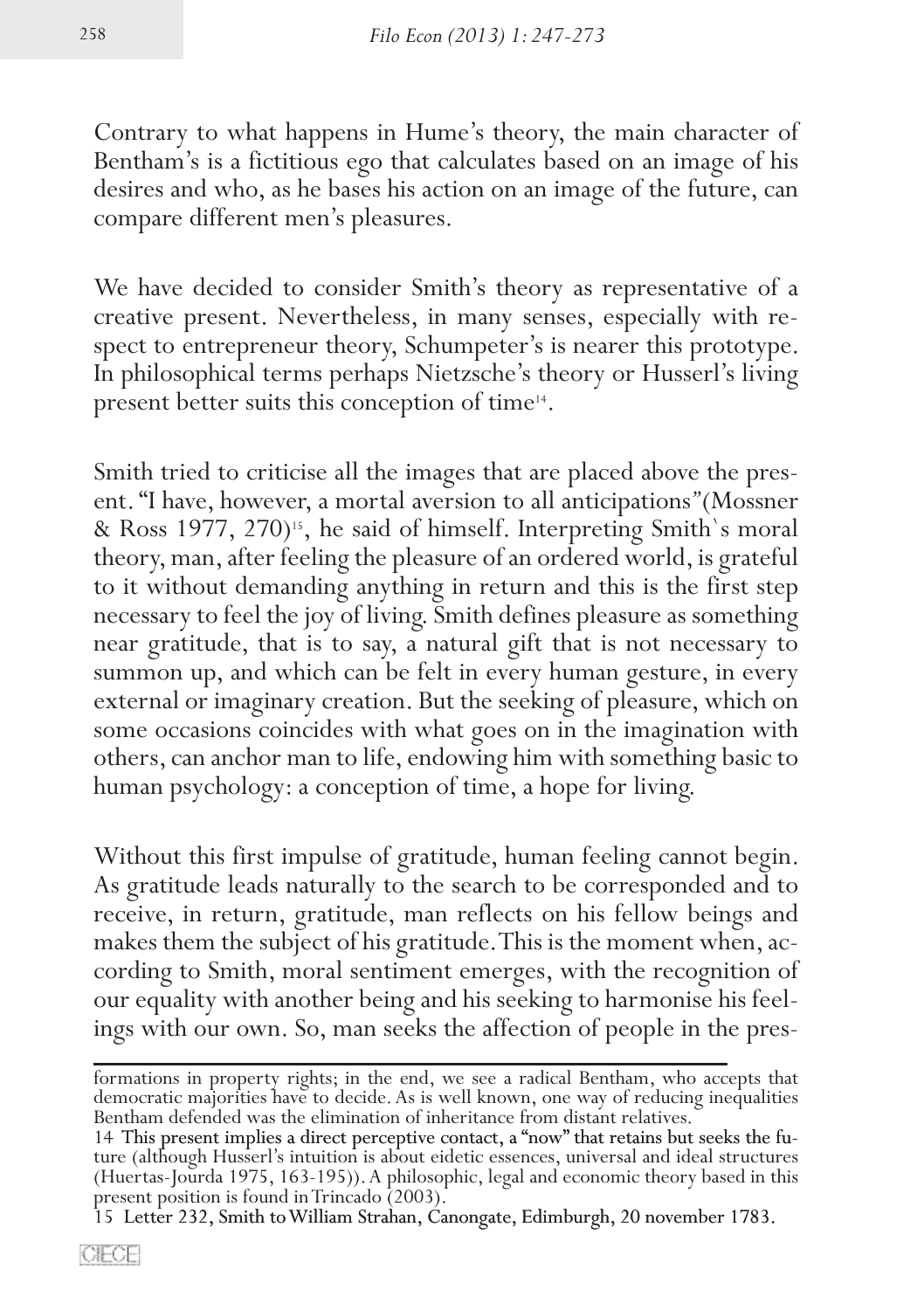ent and creates a relationship with current things at the present time.

Little by little, with the memory of the past, man creates a system of habitual pleasures and discriminates between external objects: the idea of beauty and, in particular, that of utility, gradually emerges. But when he identifies himself with this self-created system, we can say that his own creation comes to control him, and this makes him lose his sense of identity, i.e. it alienates him.

# **3. How can we save the theory**

Toulmin and Hanson underlined the fact that scientists see the phe� nomena in a different way. Following Wittgenstein's line (Wittgen� stein 1953, 193-207), Hanson (1958) distinguished between "see" and "see how". Let us consider, he said, the *settecentista* controversy on the movement of the Earth and imagine that Tycho Brahe and Kepler are at the top of a hill looking to the east at dawn. According to Hanson, Tycho "sees" the sun rising behind the fixed horizon. Kepler "sees" a horizon descending below an stationary sun. To see the sun as Kepler did implies having made a change of *Gestalt*. The two see the same sensorial data, but the disparities shown in their descriptions of what they see is due to the different interpretations they give *ex post facto* to the same sensorial data. Furthermore, neutral observational language does not exist since every observation possesses a semantic interpretation. Actually, they are not interpreting either, since interpreting is a way of thinking, an action, whereas seeing is an involuntary state of experience. The action of seeing implies seeing "something" and, in that sense, a knowledge about the conduct of objects. So, according to Hanson (1958, 5-24), a scientific conception involve a theoretical burden, as, to make phenomena intelligible, we have to consider them through a conceptual outline<sup>16</sup>.

Popper decided to take the conventional view seriously and observed that it is always possible to match a specific theory and the data. If some data come to be incompatible with the consequences of the

<sup>16</sup> As Losee (1972) points out in the brief presentation he makes of Mill (1865) in relation to the inductive and verificative method, all circumstances together are inferred from facts, so we could only specify accurately a case describing the state of the entire universe in a given instant. If we make an inventory of circumstances, previous hypotheses are re� quired to choose the relevant data.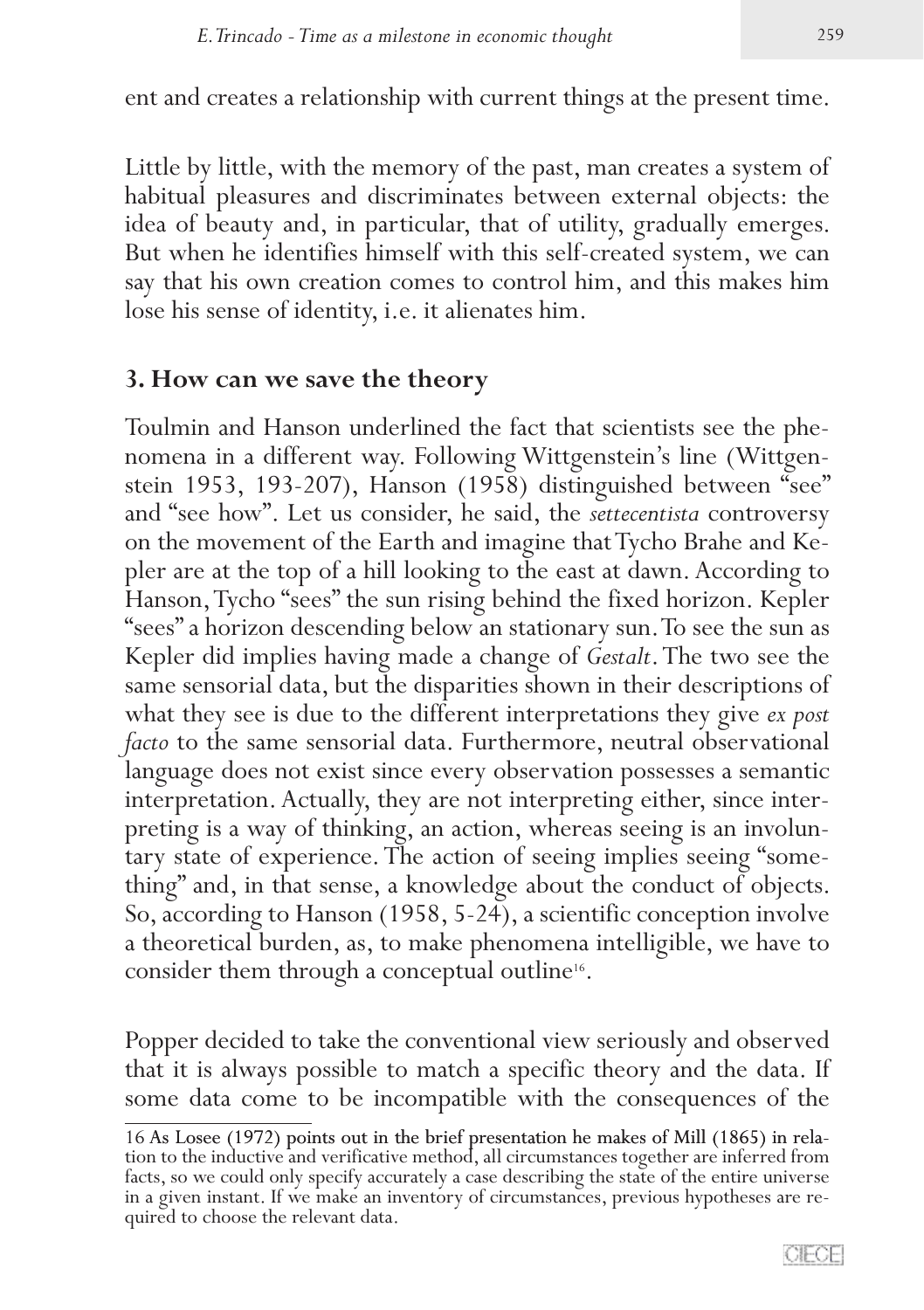theory, it is possible to adopt a number of strategies to "save" the theory. The data can be rejected or absorbed by the theory introduc� ing auxiliary hypotheses, or modifying the rules of correspondence. Although the way of fighting against conventionalism, according to Popper (1959), is falsationism, letting the theories "being capable of revision", it is always possible to elude the falsationist elements through these procedures.

In fact, the falsationist method is not applicable in Kuhn's to the case ferent things when they look from the same position and to the same direction. Although a new paradigm usually absorbs concepts of the old paradigm, these borrowed concepts normally have a different meaning. When two alternative paradigms coexist, each considers their own theory superior. As both fields do not share common assumptions or values, we do not have a logical argument to demonstrate the superiority of one over the other. However, the result of the conflict between paradigms is not fortuitous, according to Khun. The triumphant paradigm must give a satisfactory treatment to the anomalies that have led to the crisis, but the argument must be, in the last analysis, one of persuasion $17$ .

This does not mean that those arguments should be irrational, as there are rational persuasion methods. If both fields are able to learn how to translate each others` assertions into their own languages, each of them can obtain some grade of comprehension from the others` ideas, although they may give a different meaning to the theoretical term $s^{18}$ .

But, as we have pointed out, science can also use mutually incompatible theories, something Paul Feyerabend (1970) calls theoretical pluralism. For example, in physics, paradigms have fallen one after

<sup>17</sup> And, as Empedocle said, when the same man argues with another in front of the same audience, the same speaker is not due to succeed three consecutive times (Lloyd 1977, 28).

As Kuhn (1962) says, a person that studies in a disciplinary matrix implicitly acquires some dexterity in interpreting and classifying based on the archetypical examples studied. Even different communities will disagree about the questions to pose and about what must<br>be considered an acceptable answer; briefly, although they deal with the same phenomena, they will differ in what is or is not good science. Scientists, therefore, are something like riddle-solvers (Kuhn 1983, 294).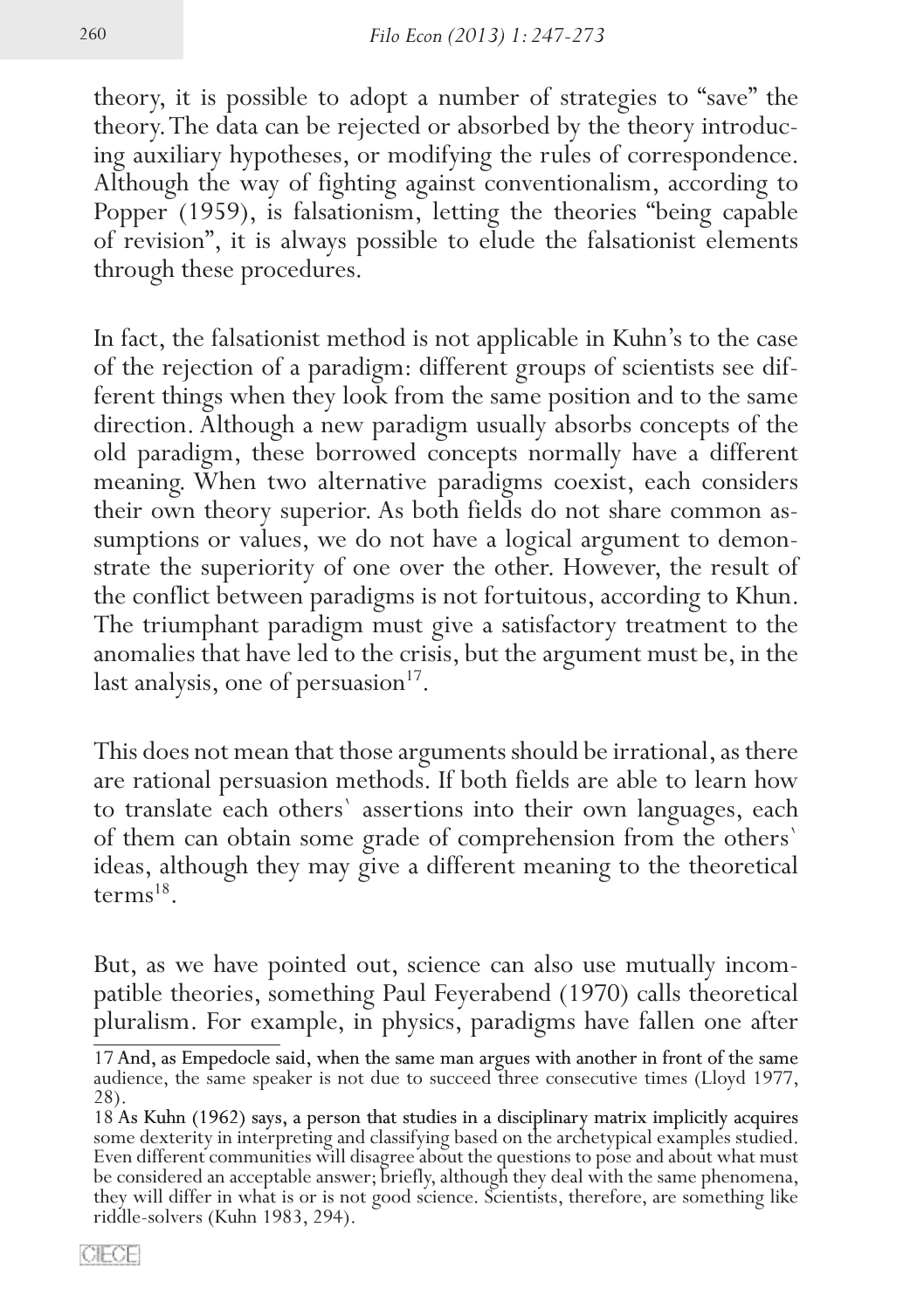the other. Ilya Prigogine, 1977's chemistry Nobel prize, after having discovered and described dissipative structures, with his insights of non-equilibrium thermodynamics, declared the collapse of the ideal of classical physics, Einstein's theories and quantum mechanics in� cluded. This paradigm, Prigogine says, is based on a time line that can go backwards or forwards, so it can only be applied to the most simple and least interesting cases in the world and obliterates, characteristically, the human subject and one of his most specific dimen� sions: the irreversibility of time. Based on this criticism, Prigogine affirms categorically that classical physics alienates man and advocates the renewed conquest of the "meaning of reality, a question as old as humanity and very related to the other question of the meaning of the difference and relation between what is rational and what is irrational" (La Nueva Alianza: quoted by Diego Ribes in Feyerabend  $(1970, 12-3)$ .

#### **4. From image to reality**

#### 4.1. The living present

We cannot avoid making an analogy between Prigogine's criticism and the one we are going to present ourselves from this point on. Briefly, we will point out that, although it seems, from these ideas, as if the theories were neither true nor false, but were just rules that indicate how to make inferences on phenomena (Suppe 1974,  $162)^{19}$ , the fact that we could falsify the theory - as it is, in short, an image -, does not mean that "a" reality does not underlie it.

This is the case with economics. Economic theories are simulations, which show us the casual relations of phenomena. But in our classification of time, theories based on an image all share being products of imagination: the creative and living present, in three dimensions, underlies that simple fiction, including the idea that time is irrevers-<br>ible. The fact that living reality underlies the image makes whatever imaginary theory contradictory and incoherent.

<sup>19</sup> Mach (1960) shared with Berkeley (1951) and Hume (1964a) the conviction that it is a mistake to assume that concepts and relations of science have a correspondence with reality. Hume granted, for example, that atomist theories can be useful to describe some phenomena, but he insisted on the fact that this does not give us evidence of the existence of atoms in nature. Besides, if scientists want to preserve a generalisation at all costs, the fact that the law cannot be contrasted will only lead to the temporal conclusion that the facts were imperfectly isolated from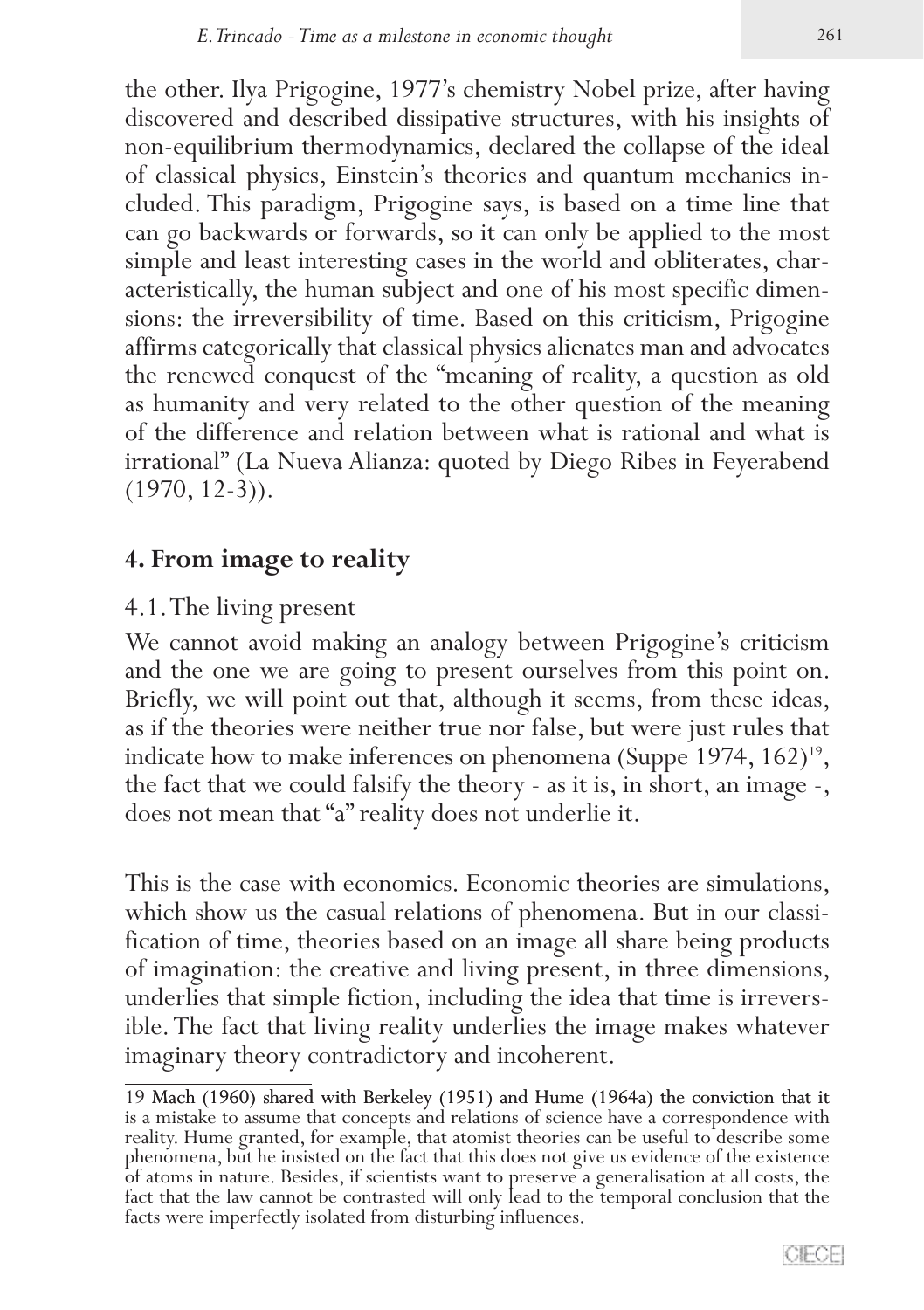Let us analyse in these terms the previous classification.

# 4.2. Discontinuity

Theories of the discontinuity of time, as discontinuous anarchism, try to destroy all human hierarchies. But, Proudhon, who considered government to be an authoritarian structure superimposed on society, defended the substitution of private property of goods with their possession, according to the needs of social control. This will be possible only if we set up a Power to impose the right to use goods and which possesses their "real" property.

That is to say, these anarchist theories make anarchism itself, order without the State, impossible.

The necessary incoherence implicit in all discontinuist anarchist theory leads their defenders to existentialism or nihilism; and to the in� ability of accepting a social construction for fear of awakening the authority phantom. They devote themselves to taking layers off life, as if searching for the core of an onion, until they become aware of the fact that it was only a trail of tears, and that nothing will be found in the centre.

In the foreseeable breaking of time, we have set as an example Marxian theory. But it must be said that the Marxian concept of history is itself alienated. Man is led by the inevitability of the future and by uncontrolled forces, a "non-human" science that will drive him to violence and to the Communist society<sup>20</sup>. In spite of his criticisms of anarchists, Marx also defended that the communist society, *a priori* not capable of definition, will be like the Paris Commune. According to Marx`s words, this was the political form, finally discovered, in which it would be possible to base labour emancipation (Marx and Engels 1971).

# 4.3. Continuity

With respect to continuism, historians of economic thought have not

Berlin (1979) criticises this idea of historical inevitability that seems to imply that to "explain" is, in the last analysis, to justify, as the actions are supposed inevitable.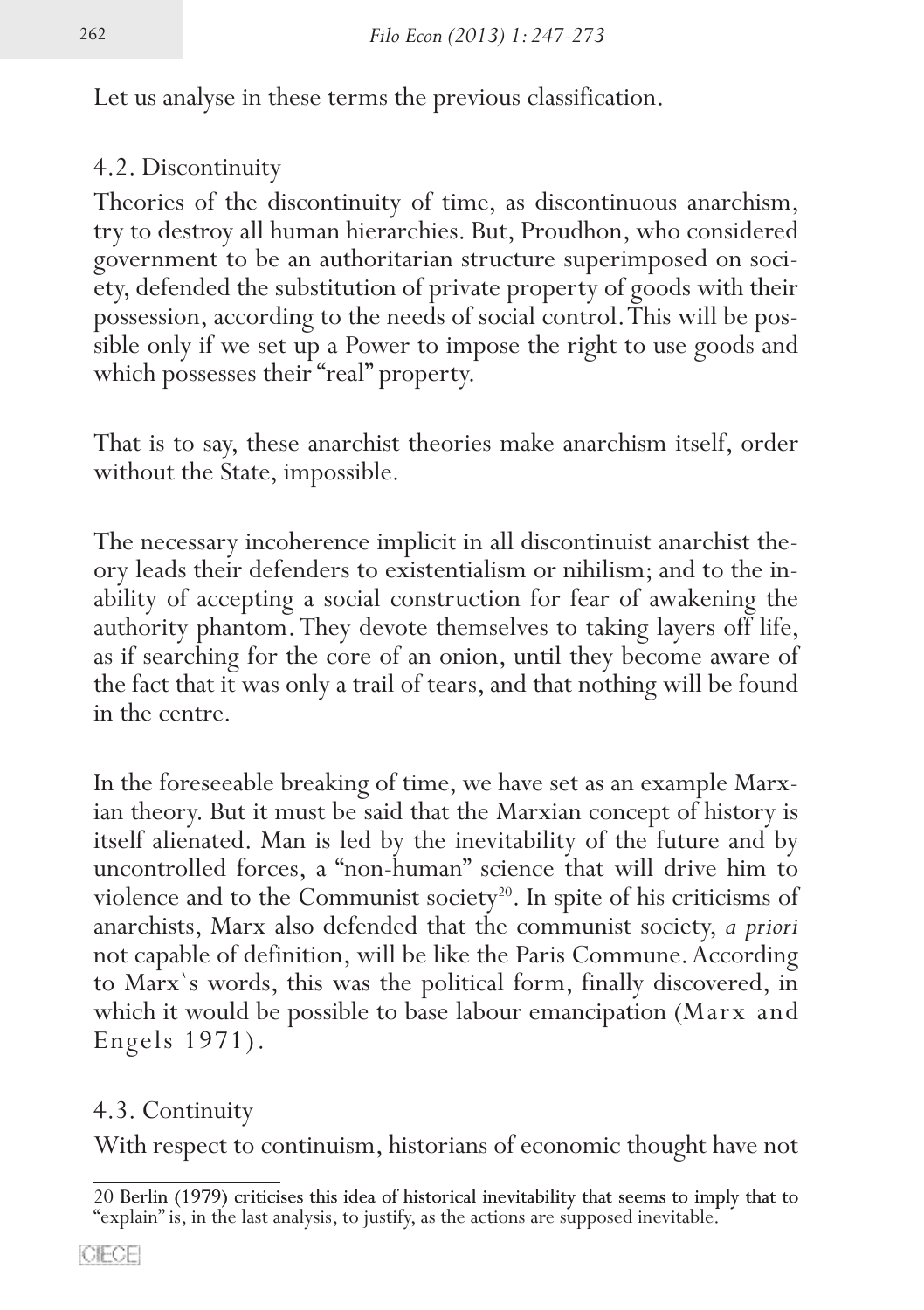yet defined the utility concept clearly enough to distinguish between different theories. Here, we will try to give a new and clearer definition of utilitarian action.

Utilitarian action, it is said, seeks pleasure and tries to avoid pain. But it can be said that non-utilitarian action has also a common element: the source of motivation is joy in the present, not pleasure; and joy only is provided by gratitude and disinterested concentration of "what it is", which is shared by all men. In fact, in a critic stance we will say that if a man tries to fit the world with an image of his desire, reality will not be perceived by him, but obstructed by his image. If we could imagine an over-observer of all objects in the present, this over-observer would always find that the universal reality is novelty without cause and that it is not capable of individualisation<sup>21</sup>.

#### Ethics

Smith struggled against theories based on utility. He devoted himself to the construction of a complete social theory whose basis confront� ed the foundations of the theories that supposed that human action is based on the love of a mental system. That is to say, we are not moved by a structure that our memory retains of longed-for pleasures and feared pain. But Humean passions are, precisely, based on that struc� ture: on the habit of the association of ideas, threatened by the desire for survival and, in short, by the death instinct<sup>22</sup>.

Utility, Smith says, is like beauty, something of little importance to his moral theory. We think that shapes that instinctively captivate us will provide us with a sensation of pleasure. Even cause and effect is a type of subtle beauty that greatly impresses men. They are impressed<br>by the beauty of the animal and plant kingdom, the great natural ecosystem in which every element seems to fit like a great puzzle and every species is adapted to the niche for which it seems to have been created. That is to say, utility is, the same as imitative arts, beauty (Smith 1983).

<sup>21</sup> Besides, also under a critic stance, we can point out that pleasure depends on material and neural conditions and dispositions; joy does not; and that for joy to emerge, shared freedom is necessary; for pleasure it is not (see Trincado 2003).

<sup>22</sup> Haakonssen (1981) and Vivenza (2001, 97-104) freed Smith's moral and law theories from the utilitarian label. The problem of Smith's utilitarianism has also been set out in, amongst other works, Griswold (1999, 540).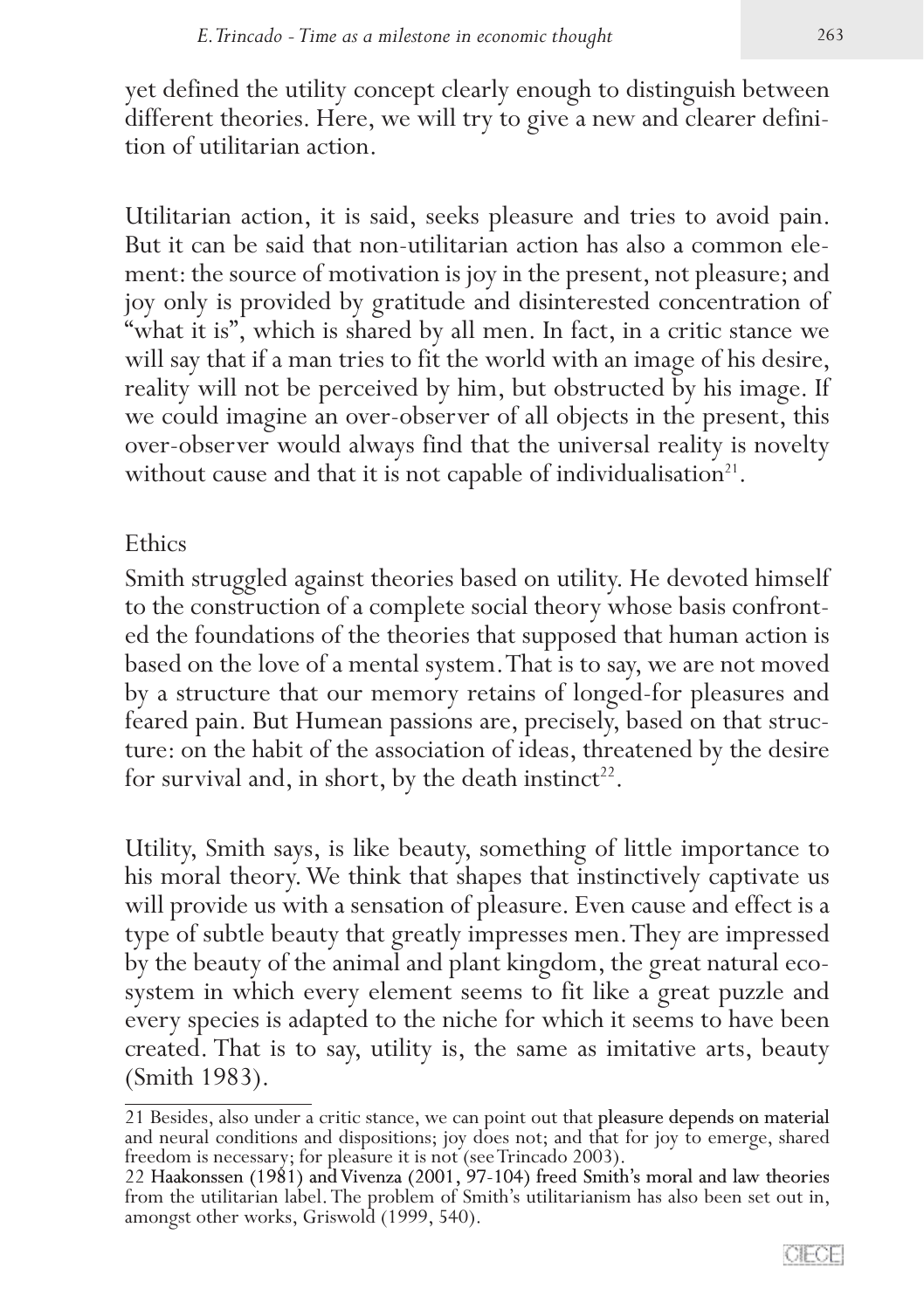Hume himself provided this conception of utility as a kind of beauty. Probably, Smith adopted this idea from his philosophical theory. So, although to Hume men act attracted by pleasure and try to avoid pain, his concept of utility is more pure and slightly different from the cepted. According to Hume, utility is not susceptible to the measure or comparison that Bentham made with the utilities of different men and, so, Hume`s theory is based on a collection of atomistic beauties perceived only subjectively<sup>23</sup>, and based on the idea of the spectator<sup>24</sup>.

Bentham adhered Hume's fiction theory and gave a special importance to language in the interpretation of reality and, even, in the creation of it<sup>25</sup>. But there is a great distance between Hume's and Bentham`s theory: there is a step between the Humean philosophy of Being, and James Mill's empirical psychology, which consists of neuronal attractions and repulsions producing pleasure or pain. In *Chrestomatia,* materialist Bentham's theory can be made out. Bodies are constituted by masses of disperse matter, by big atoms encrusted in vacuum. Hume, on the contrary, had considered vacuum to be philosophically inconceivable, something that made it impossible for him to demonstrate the non-existence of vacuum.

Law

Hume's legal system is based on the fear of the disappearance of society in case of transgression of the law. This can be matched with his theory of knowledge, in which it is concluded that the cause-effect relationship is only a fruit of our imagination and of habit. In that sense, our relationship to things, if they have identity in and of themselves, something that Hume could not assure, is so fragile that every new event can break it.As Burke said about the strong impression the death fear and our admiration for the Sublime produces in human

<sup>23</sup> Although the valuation mechanism of Hume's ethics seems to imply an objectivity and ethical cognitivism (Tasset 1999, 74-86).

<sup>24</sup> Haakonssen (1981, 41) calls Hume's "utility of the means" as opposed to Bentham's "utility of the ends". But he does not make explicit whether Hume was aware of this dis-<br>tinction or not.<br>25 In fact, he tried to create a language of his own to free words from the "poisoned"

<sup>25 �</sup> � connotations which they could have acquired in time. Other theorists have also tried to do this, introducing new words as "catallactics" to name the market, etc... (Hayek 1988, 110-112).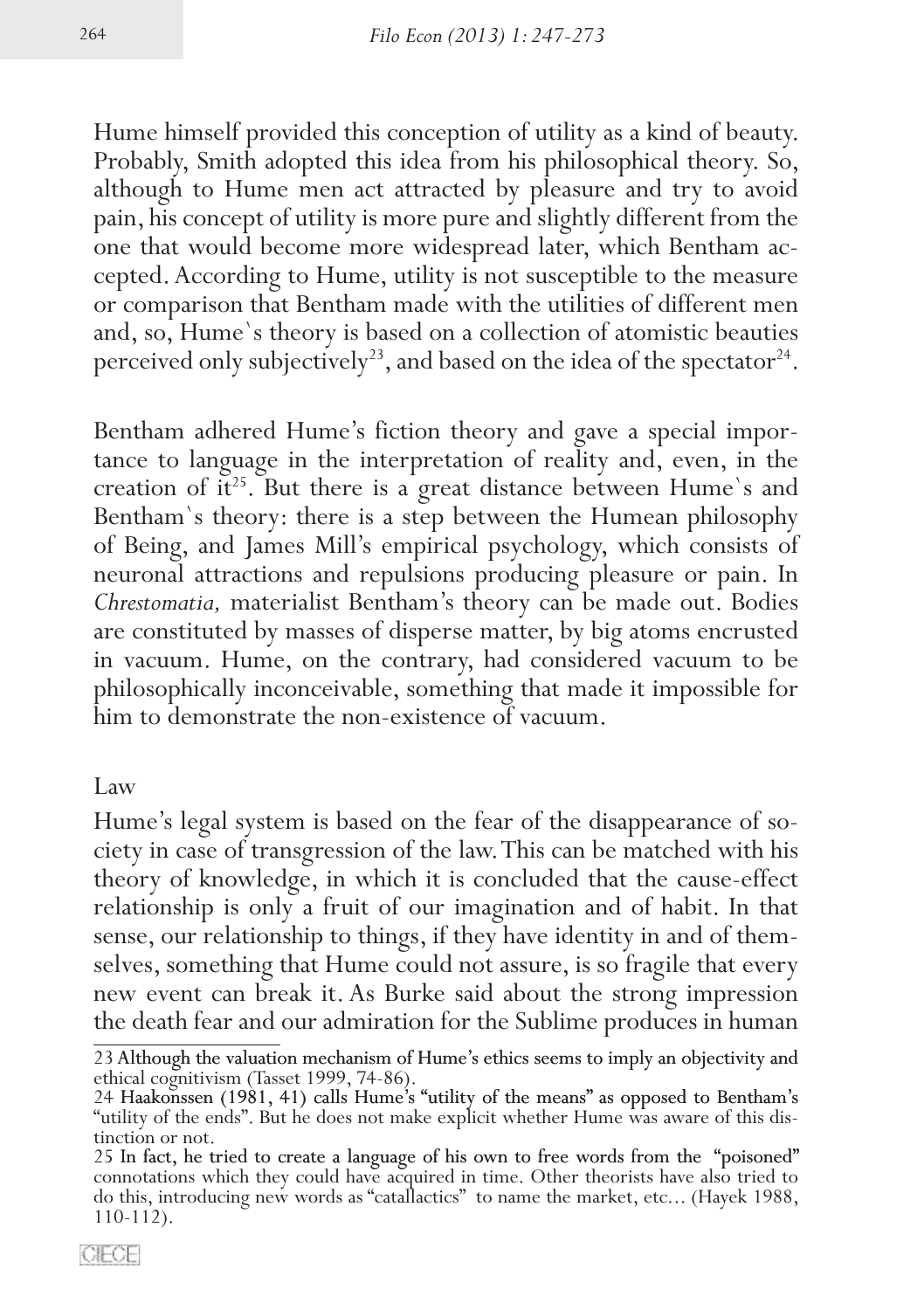mind:

"The passions therefore which are conversant about the preservation of the individual turn chiefly on pain and danger, and they are the most powerful of all the passions... No passion so effectually robs the mind of all its powers of action and reasoning as fear. For fear being an apprehension of pain or death, it operates in a manner that resembles actual pain" (Burke 1909, 36/51)

As in Charles Darwin's theory later, evolution does not imply the assumption of progress to something better, only the consciousness that the survivors, in their mutual dependence, will be the most suitable for the adaptation to the environment and possessors of a procreation ability (Schwartz  $1987$ )<sup>26</sup>.

Hume's philosophical theory concluded that the cause - effect relation and the knowledge itself are based on an imagination process<sup>27</sup>, and that passion consists of mental movements of attraction and repulsion. But Smith entity of its own, and he had faith in the existence of an ordered external world. Bentham, on the contrary, although he accepted phenomenalism, could not assume Hume`s conclusions, and he said that Hume`s *Treatise* is a book... *from which, however, in proportion* to the bulk of it, no great quantity of useful instruction seemed derivable (Bentham 1983, 275).

Both Bentham`s certainty of the existence of the world and his confidence in human capacity to understand it, made him step forward and construct a theory, not based on the fear, but on the hope of progress. So, Bentham conceives of society as a great puzzle in which the pieces' movement make the shapes fit and paints beauty predetermined by the very same constructor of the game – let us say, the State.

We have already talked about Smith's philosophical realism. But the same applies to natural law (see Trincado 2004). Smith affirmed that the origin of justice is not to be found in utility, a discretional image of the future. Rather it is a natural feeling in human beings - felt in the present – that precedes the law<sup>28</sup>. From human nature "emerges" indignation in the pres-

<sup>26</sup> For contemporary anthropologic theories that defend utility as a survival determinant and

reproductive category of socio-cultural systems, see Campbell (1985); or Harris (1983). son, a sort of institutional apprenticeship based on an evolutionary epistemology (Hayek 1988). 28 Smithian justice is dealt with in Haakonssen (1981); Griswold (1999); Vivenza (2001); or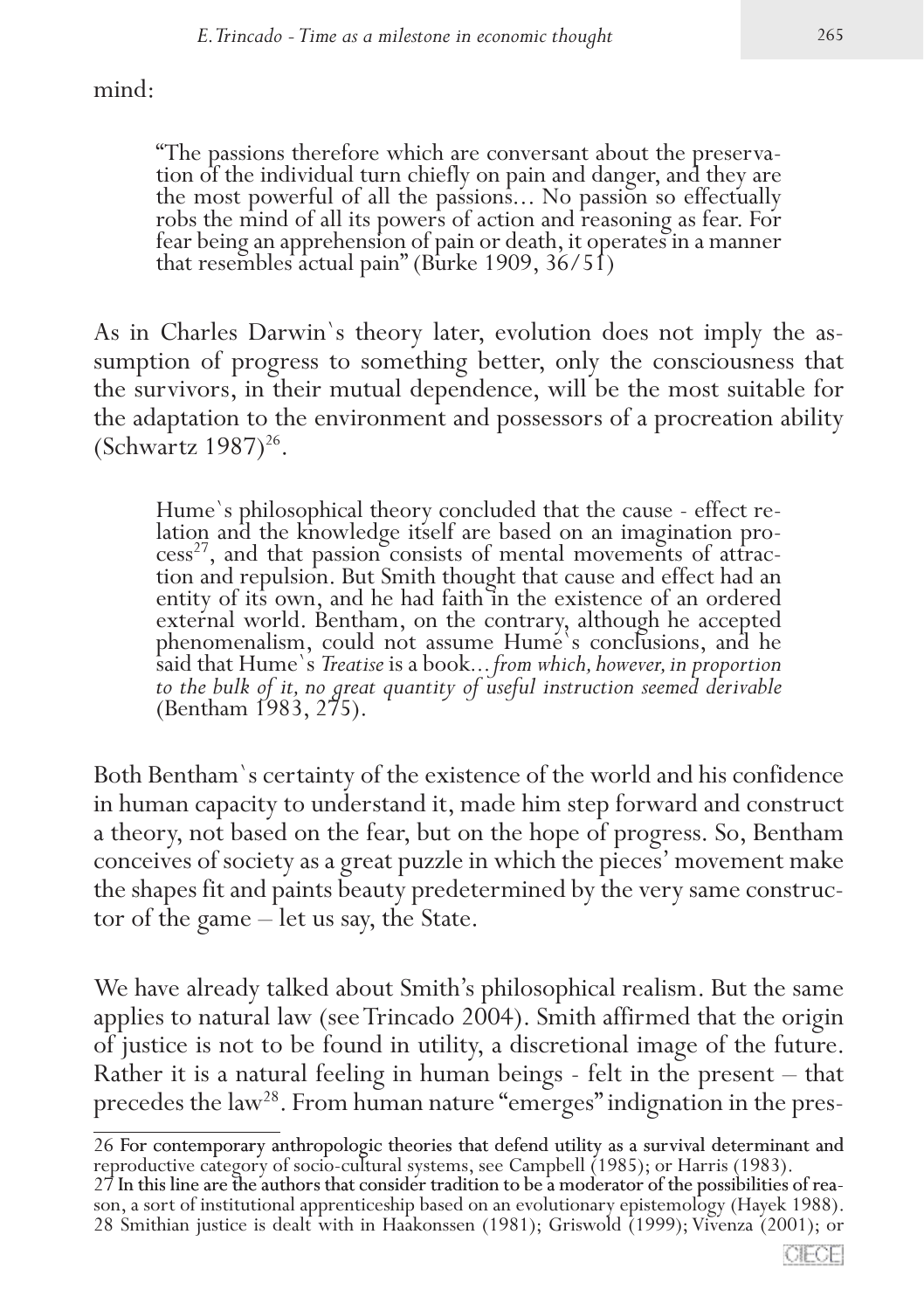ence of a crime committed against a loved one, despised under no circum� stances by the criminal. Law only respects this feeling, it does not create it. This contradictory feeling of indignation towards the arrogance of the criminal, being natural, can be inhibited, but not eliminated. In this sense, Smith does not set himself as a judge: theory is about "being", not about "what ought to be".

The origin of punishment is more a question of moral damage than of physical damage. It is inflicted, not to reduce pain or increase the pleasure of those affected, but based on the resentment of the relatives of the unrepentant criminal's victim (Smith 1978, 104)<sup>29</sup>.

So, the foundation of law is not a remote consideration of utility, which will use punishment of a man for an imaginary end. This image only gives justice with an artificial obscurity, when the feelings of a man whose mor-<br>al sentiments have not been corrupted can, in general, judge the correct measure of punishment of crime.

So, then, at the moment man delegates justice, the judge can act according to two principles: according to the principle of authority or according to the principle of utility. If he acts according to the principle of authority, Power is exerted to make itself necessary and, in so doing, it tries to please both the injured and the criminal at the same time, by imposing injustice. When Power acts according to the utility principle, the State, seeking order and the prevention of natural resentment, establishes justice. In this last case, the judge imagines he puts himself in the place of the victim, the only way of not creating a feeling of impotence and rage at the system. The real problem is, then, how is it possible for the State to control its arbitrary power and act according to the principle of utility? Something that, in the final analysis, is impossible: we have to rely on the ruler's prudence. But, as Smith points out, I have never known much good done by those who affected to trade for the publick good (Smith 1976, 456).

Actually, Smith , like Bentham, presented an idea of utopia. But, in Neusüss` (1968) terminology, Smith's utopia is a "vertical" one, whereas Bentham's is "horizontal". In the horizontal case, utopia will constitute the crowning of a linear development of history evolving to the supreme

Trincado (2000).

<sup>29</sup> Report of 1762-3, ii, 90.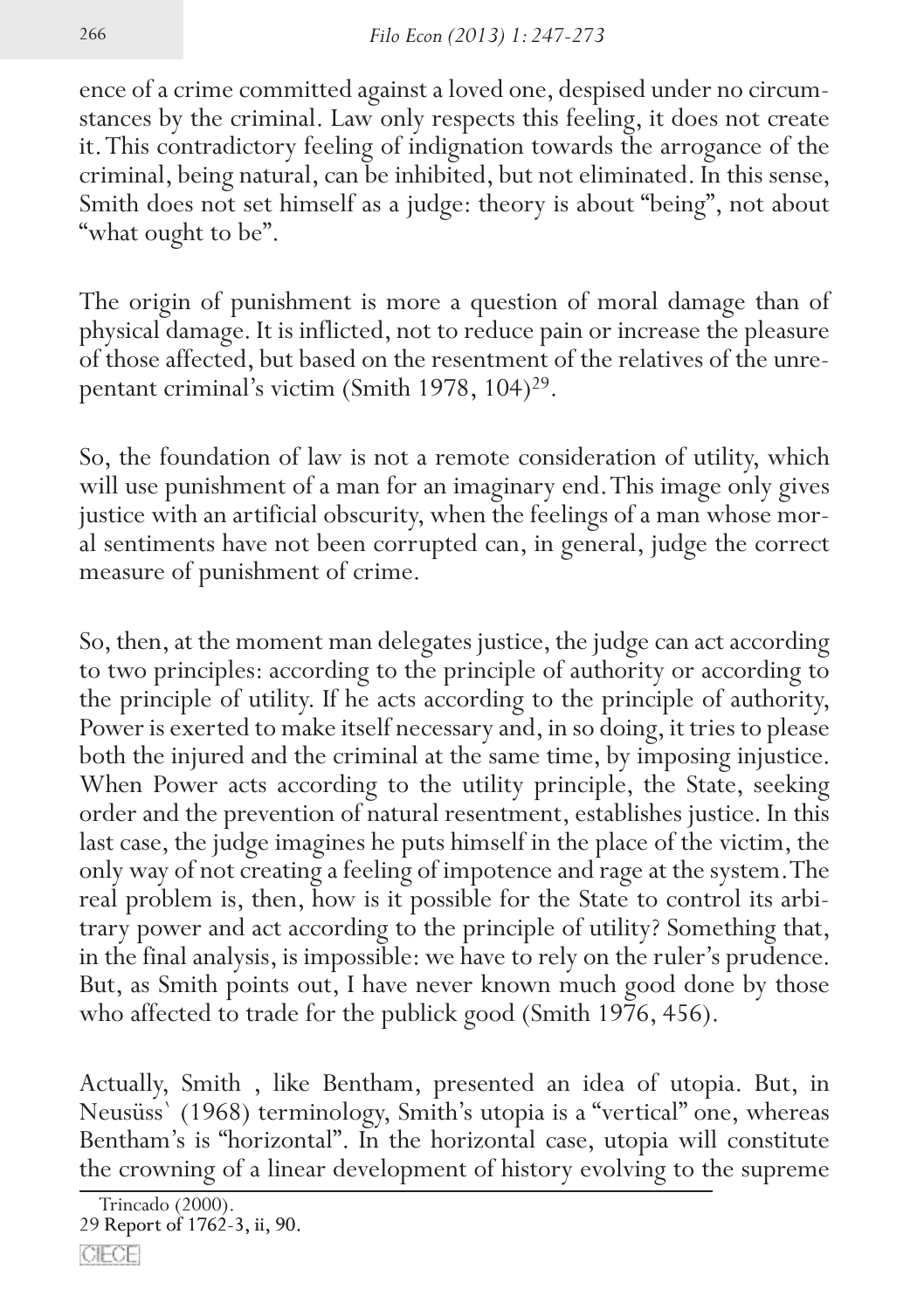good. In the vertical, utopia will act perpendicularly across historical pro� cess, renewing at every instant the contrast between reality and the ideal, fragmenting the accomplishment of utopian intention. Nevertheless, it is not compulsory to think that utopia will definitely be achieved. The first utopian ideal is teleological; the second one, ethical.

## Economics

With respect to economics, the differences between Hume's and Ben-<br>tham's theories and that of Smith are based on their different concep-<br>tions of utility; of freedom; of order; and of time... We do not intend to describe here thoroughly these three economic theories, as that analysis is beyond the scope of this paper. But we would like, at least, to point out the non-utilitarian character of Smithian economic theory.

Smithian division of labour is more a result of a game or a creative inclination, keen on finding reality, that a product of an individual or social anticipation. Besides, in Smith's theory the positive consequence of wealth creation and economic growth is not that it increases the quantity of "hap� piness" which money makes available, but the joy it creates, and the possibility of "breaking" a habit, enjoying the feeling of curiosity and... the construction of a continuous conception of time. That is not a pleasure: joy does not seek a foreseen image but is, precisely, freeing yourself from an image. In fact, it seeks nothing. It is there, waiting in the open space for man to "let himself" enjoy the company of present beings. With respect to the entrepreneur, it cannot be doubted that the Schumpeterian creative entrepreneur or, more recently, Kirzner's, shows an antiutilitarian version. But Smith feared any admiration of that entrepreneurial "creativity": Bentham's *projector* risks the accumulation of capital only to seek an image of its mind. This image could be projects, in certain cases too risky, which only seek to satiate the pride of ordering or directing labour.

Coase posed that State justice or entrepreneurial hierarchy (be it a dictatorial or a democratic one) exist because hierarchy reduces transaction costs in relation to market or damages compensations. This hypothesis is used nowadays in the Business Theory. However, imposing a mental system always implies the elimination of the possibility of letting oneself be led by a non-functional creation. And, for Smith, that is due precisely to the fact that it is impossible to give an external incentive to creative labour, much less through punishment. The creative action is not a thought-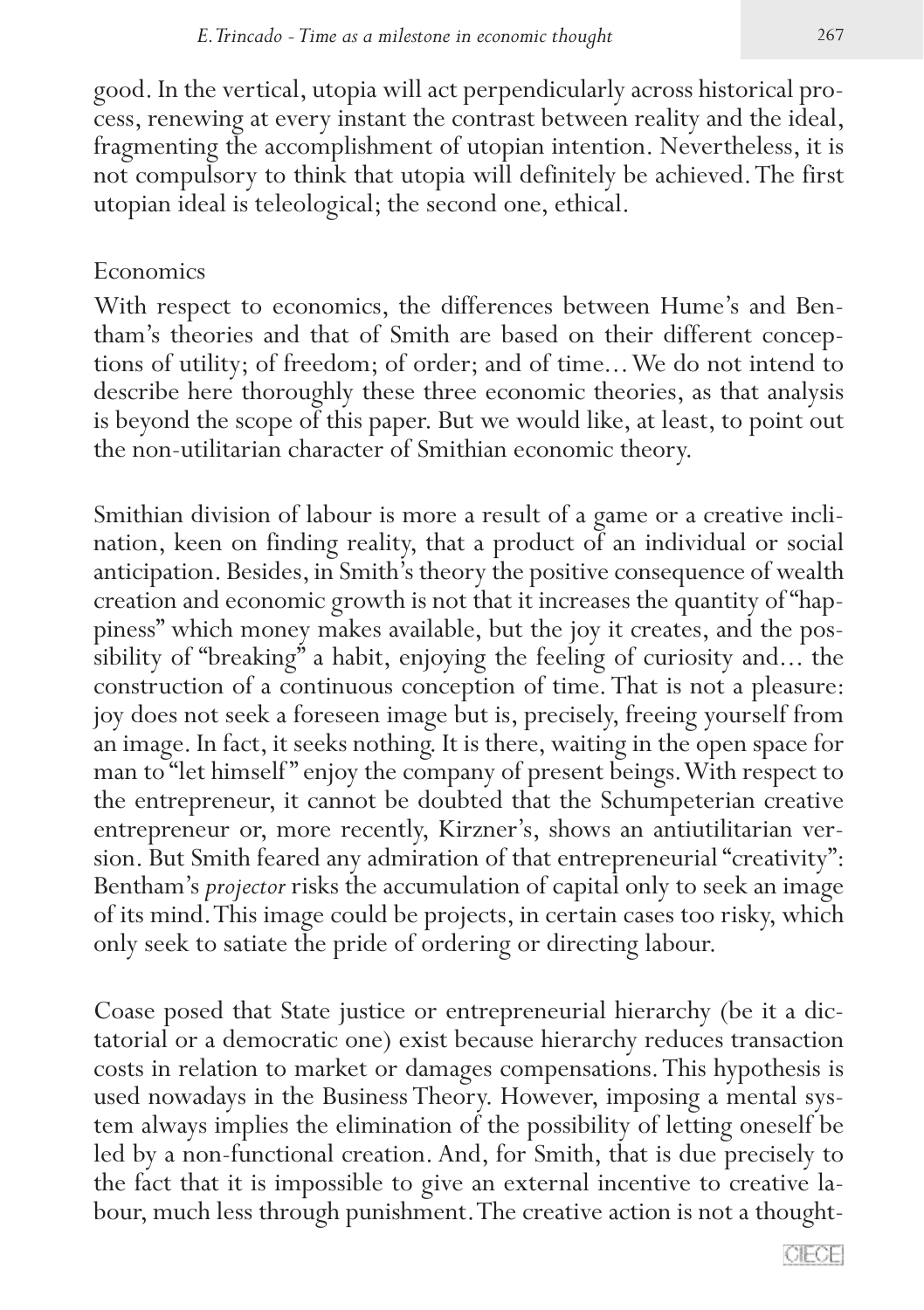ful or pondered action: it simply emerges. Transactions reduce their own costs, but "without thinking about it" and because men's actions seek to "raise" themselves over the costs and surpass them, as a way of creating and enjoying, in the present, the side of economy that is like a game (see Trincado 2007).

# **5. Summing-up and Conclusion**

In economics, theorists suffer from a suspicion that mainstream science uses methods of persuasion, supported by Power, to eliminate all elements critical of the dominant paradigm. We have indeed presented a classification of economic thought based on time that shows the picture of a methodological anarchism; and we have showed some philosophical, social and economic ideas that emerge from the proposed classification. Its mental fertility makes it possible to compare totally different theories.

Our proposal of classification has been based on the psychological personal experience of time, which determines the images "rhetoricians" seek to persuade with. Memory but also oblivion, have been emphasized. We have firstly used the traditional distinction between continuism – discontinuism. Discontinuity can be illustrated in the form of a constant breaking of time, as is the case in some anarchist doctrines; or a foreseeable breaking of time, as is the case with the catastrophic crises theories or with Marxian theory. In the theories based on the continuity of time, we have posed a distinction between three branches: the first based on the past, the second based on the present, and third based on the future. Specifically, we have named each branch, first, conservatism based on utility; second, creative present (non utilitarianism); and, third, utilitarian progressism. We have offered a "prototypical" example for each of these tendencies: in the case of conservatism, Hume's theory; in that of progressist utilitarianism, the philosophy of Bentham; finally, in the case of non-utilitarianism, Smith`s system (and we have enlarged here our proposal to "present living" philosophy).

As we have said, although it seems, from conventionalism, as if the theories were neither true nor false, but just rules that indicate how to make inferences on phenomena, the fact that we could falsify the theory, does not mean that "a" reality does not underlie it. In our classification of time, theories based on an image all share being products of imagination. The fact that living reality underlies the image makes whatever imaginary the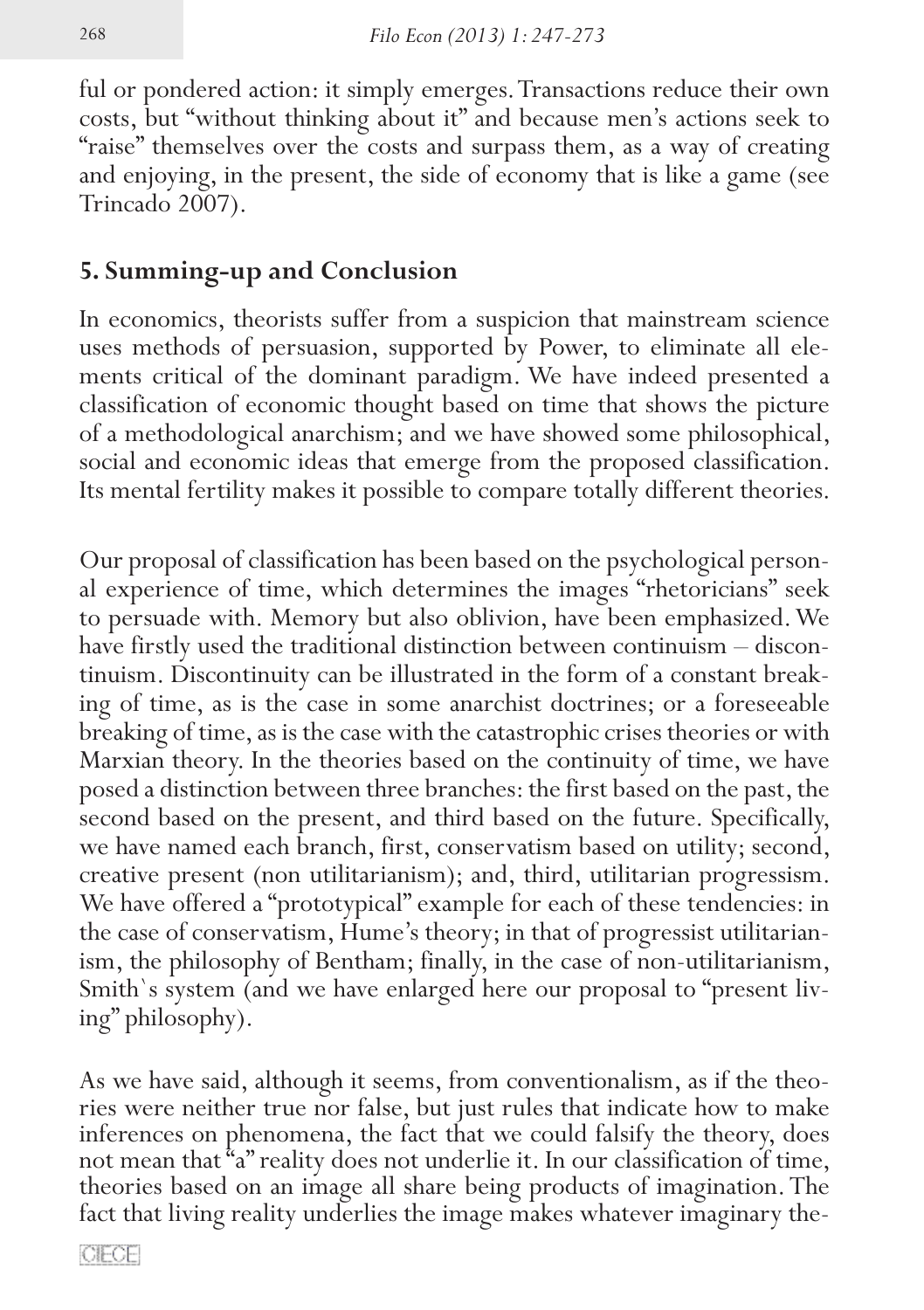ory contradictory and incoherent.

It is our hope that we continue to show the fertile possibilities of broad application of this classification.

#### **References**

- Backhouse, Roger E., (editor), 1994, *New directions in economic methodology*, Routledge, London and New York.
- Bentham, Jeremy, 1838-43, *The Works of Jeremy Bentham, Published under the superintendence of John Bowring*, 11 vols. William Tait Russell & Russell, Edinburgh.

-----------------, 1948, *A Fragment on Government and an Introduction to the Principles of Morals and Legislation*, edited and introduced by Wilfrid Harrison, Basil Blackwell,Oxford.

-----------------, 1977, *A Comment on the Commentaries and A Fragment on Government*, edited by J. H. Burns and H. L. A. Hart, The Athlone Press, London.

-----------------, 1791, *Panopticon; or, The Inspection Hous*e, London.

-----------------, 1983, *Constitutional Code. Volume 1*, edited by F. Rosen and J. H. Burns, in *The Collected Works of Jeremy Bentham*, Editor General F. Rosen, Clarendon Press, Oxford University Press, Oxford.

-----------------, 1983, *Deontology, together with a Table of the Springs of Action and Article on Utilitarianism*, edited by Amnon Goldworth, in *The Collected Works of Jeremy Bentham*, Editor General F. Rosen, Clarendon Press, Oxford University Press, Oxford.

-----------------, 1983, *Chrestomatia*, edited by Smith and W. H. Burston, in *The Collected Works of Jeremy Bentham*, Editor General F. Rosen, Clarendon Press, Oxford University Press, Oxford.

- ----------------- 1989, *First Principles preparatory to Constitutional Code*, edited by Philip Schofield, in *The Collected Works of Jeremy Bentham*, Editor General F. Rosen, Clarendon Press, Oxford University Press, Oxford.
- -----------------, 1990, *Securities aginst Misrule and other Constitutional Writings form Tripili and Greece*, edited by Philip Schofield, in *The Collected Works of Jeremy Bentham*, Editor General F. Rosen, Clarendon Press, Oxford University Press, Oxford.
- -----------------, 1993, *Official Aptitude Maximixed; Expense Minimized*, edited by Philip Schofield, in *The Collected Works of Jeremy Bentham*, Editor General F. Rosen, Clarendon Press, Oxford University Press, Oxford.

-----------------, 1995, *Colonies, Commerce, and constitutional Law: Rid Yourselves of Ultramaria and Other Writings on Spain and Spanish America*, edited by Philip Schofield, in *The Collected Works of Jeremy Bentham*, Editor General F. Rosen, Clarendon Press, Oxford University Press, Oxford.

-----------------, 1996, *An Introduction to the Principles of Morals and Legislation*, edited by J. H. Burns y H. L. A. Hart, in *The Collected Works of Jeremy Bentham*, Editor General F. Rosen and Philip Schofield, Clarendon Press, Oxford University Press, Oxford.

-----------------, 1997, *De l`ontologie et autres textes sur les fictions*, Texte anglais établi par Philip CIFOE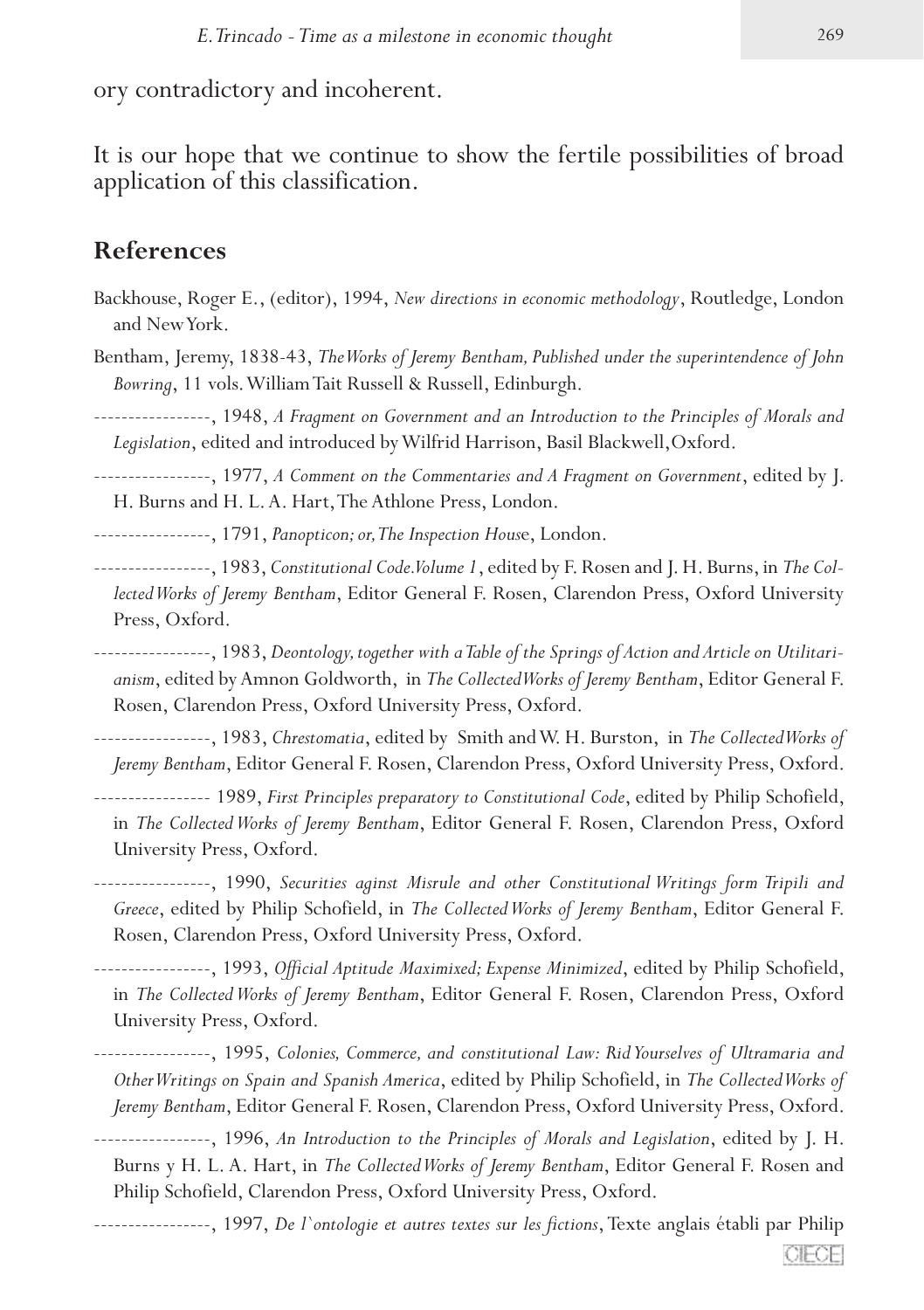Schofield, Traduction et commentaires par Jean Pierre Cléro et Christian Laval, Éditions du Seuil, Paris.

- -----------------, 1998, *"Legislator of the World", Writings on Codification, Law and Education*, edited by Philip Schofield y Jonathan Harris, in *The Collected Works of Jeremy Bentham*, Editor General F. Rosen and Philip Schofield, Clarendon Press, Oxford University Press, Oxford.
- -----------------, 1989, *First Principles preparatory to Constitutional Code*, edited by Philip Schofield, in *The Collected Works of Jeremy Bentham*, Editor General F. Rosen, Clarendon Press, Oxford University Press, Oxford.
- -----------------, 1990, *Securities aginst Misrule and other Constitutional Writings form Tripili and Greece*, edited by Philip Schofield, in *The Collected Works of Jeremy Bentham*, Editor General F. Rosen, Clarendon Press, Oxford University Press, Oxford.
- -----------------, 1993, *Official Aptitude Maximixed; Expense Minimized*, edited by Philip Schofield, in *The Collected Works of Jeremy Bentham*, Editor General F. Rosen, Clarendon Press, Oxford University Press, Oxford.
- Berkeley, George, 1951, *Of Motion* in *The Works of George Berkeley*, ed. by A. A. Luce and T. E. Jessop, Thomas Nelson, London.
- Berlin, Isaiah, 1979, *Four essays on liberty*, Oxford University Press, Oxford.
- Boehm, Gehrke, Kurz and Sturn, 2002, *Is there progress in Economics? Knowledge, Truth and the History of Economic Thought*, Edward Elgar, Cheltenham.
- Burke, Edmund, 1909, *On Taste. On the Sublime and Beautiful. Reflections on the French Revolution. A Letter to a Noble Lord*, The Harvard Classics, edited by Charles W. Eliot, L. L. P. F. Collier & Son Corporation, New York.
- Campbell, N. R., 1957, *Foundations of Science*, New York: Dover Publications.
- Carnap, Rudolf, 1955, *Foundations of Logic and Mathematics,* in *In*ternational Encyclopedia of Uni� fied Science, vol. I, part I, ed. by O. Neurath, R. Carnap and C. Morris, University of Chicago Press, Chicago.
- Díez, José A.; Moulines, C. Ulises, 1997, *Fundamentos de Filosofía de la Ciencia*, Ariel Filosofía, Barcelona.
- Dow, Sheila C., 2002, *Interpretation: The Case of David Hume,* History of Political Economy*,* vol. 34, nº 2: 399-420.
- Duhem, Pierre, 1962, *The Aim and Structure of Physical Theory,* tran. by P. Wiener, Atheneum, New York.
- Feyerabend, Paul K., 1958, *An Attempt at a Realistic Interpretation of Experiencie,* Proc. Arist. Soc. 58.
- ---------------, 1970, *Against Method: Outline of an Anarchistic Theory of Knowledge,* in Minnesota Studies in the Philosophy of Science, vol. IV, ed. M. Radner and S. Winokur, University of Minnesota Press, Minneapolis.
- -----------, 1989, *Límites de la ciencia. Explicación, reducción y empirismo*, Paidós, Barcelona.
- Foucault, Michel, 2007, "What is Critique?" in *The Politics of Truth*, Ed. Sylvère Lotringer. New York: Semiotext(e).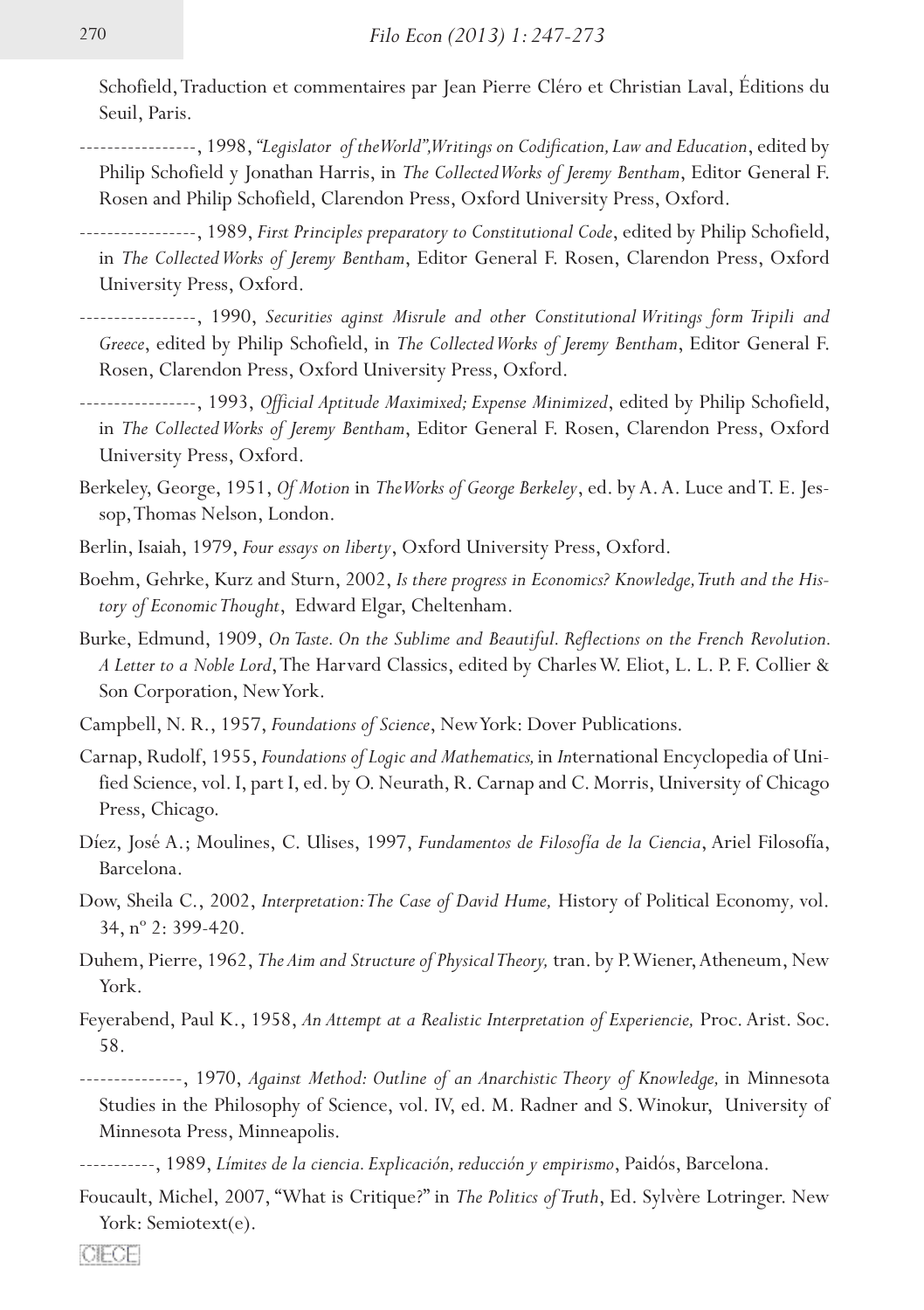- García Roca, José 1981, *Positivismo e Ilustración. La filosofía de David Hume*, Universidad de Valencia, Valencia.
- Griswold, Charles L., 1999, *Adam Smith and the Virtues of Enlightenment,* Cambridge University Press, Cambridge.
- Haakonssen, Knud, 1981, *The Science of a Legislator. The Natural Jurisprudence of David Hume and Adam Smith*, Cambridge University Press, Cambridge.
- Hanson, N. R., 1958, *Patterns of Discover*y, Cambridge University Press, Cambridge.
- Heidegger, Martin, 1996, *Being and Time*, trad. Joan Stambaugh, Albany: State University of New York Press [1927].
- Herschel, John F. W., 1830, *A Preliminary Discourse on the Study of Natural Philosophy*, Longman, London.
- Hayek, F. A., 1988, *The Fatal Conceit. The errors of Socialism*, Routledge, London.
- Hume, David, 1964a, A Treatise of Human Nature being an attempt to introduce the experimental method of reasoning into moral subjects (primera edición de 1739 - 40) and Dialogues Concerning Natural Religion, *The Philosophical Works*, edited by Thomas Hill Green and Thomas Hodge Grose. Volume 1, Scientia Verlag, London.
- -----------------,1964b, *The Philosophical Works*, A Treatise of Human Nature being an attempt to introduce the experimental method of reasoning into moral subjects (first edition 1739 -40) and Dialogues Concerning Natural Religion, edited by Thomas Hill Green and Thomas Hodge Grose. Volume 2, Scientia Verlag, London.
- -----------------, 1964c, *The Philosophical works. Essays Moral, Political and Literary,* edited by T. H. Green and T. H. Grose, Vol I, Reprint of the New Edition, Scientia Verlag Aalen, London.
- -----------------,1964d, *The Philosophical works. Essays Moral, Political and Literary*, edited by T. H. Green and T. H. Grose, in two volumes, Vol II, Reprint of the New Edition, Scientia Verlag Aalen, London.
- --------------, 1869, *The Letters of David Hume*, edition J. Y. T. Greig, 2 vols., Oxford.
- Huertas-Jourda, J., 1975, *Structures of the "Living Present": Husserl and Proust,* in Fraser, J. T.; Law� rence, N., The Study of Time II, Proceedings of the Second Conference of the International Society for the Study of Time, Lake Yamanaka-Japan, Springer Verlag, New York, pp. 163 -195.
- Husserl, Edmund, 1990, *On the Phenomenology of the Consciousness of Internal Time (1893-1917)*, Brough, J.B., trans. Dordrecht: Kluwer.
- Kuhn, Thomas, 1962, *The Structure of Scientific Revolutions*, first ed., University of Chicago Press, Chicago.

----------------, 1977, *The Essential Tension. Selected Studies in Scientific Tradition and Change*, The University of Chicago Press, Chicago.

- Lakatos, Imre, and Musgrave (ed.), 1972, *Criticism and the Growth of Knowledge,* Cambridge University Press, London.
- Lloyd, G. E. R., 1970, *Early Greek Science: Thales To Aristotle,* Chatto & Windus Ltd., London.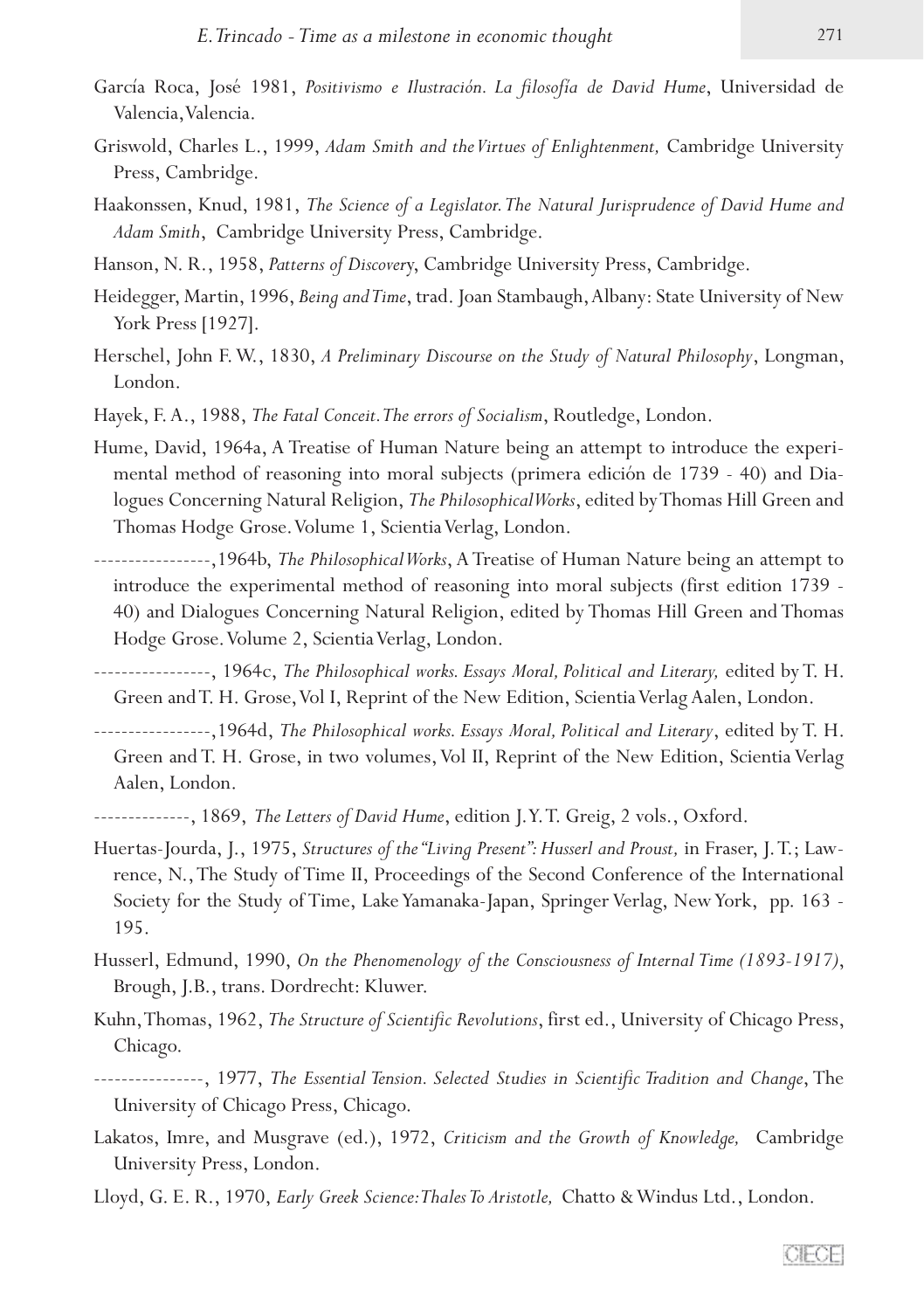- Losee, John, 1972, *A Historical Introduction to the Philosophy of Science*, The Clarendon Press, Oxford.
- Mach, Ernest, 1911, *History and Root of the Principle of the Conservation of Energy*, tran. by P. E. B. Jourdain, Open Court, Chicago.
- ----------------, 1960, *The Science of Mechanics*, tran. by Thomas J. McCormack, Open Court, La Salle, Illinois.
- Madsen, Mogens Ove, 2012, "Keynes's early coginition of the concepto of time". In *Keynes's General Theory for Today: Contemporary Perspectives.* Cheltenham: Edward Elgar, pp. 98-112.
- Marx, Karl, 1992, *Capital: A Critique of Political Economy,* translated by Ben Fowkes, Penguin, USA.
- Marx and Engels, 1971, *Writings on the Paris Commune*, Monthly Review: New York.
- McCloskey, D. N., 1994, *Knowledge and Persuasion in Economics*, Cambridge University Press, Cambridge.
- Mill, John Stuart, 1865, *System of Logic*, Longmans Green, London.
- Mossner, Ernest Campbell, and Ross, Ian Simpson (ed), 1977 *The Correspondence of Adam Smith*, Clarendon Press, Oxford.
- Mosterín, Jesús, 1984, *Conceptos y teorías en la ciencia*, Alianza Universidad, Madrid
- Moulines, C. Ulises, 1982, *Exploraciones metacientíficas: estructura, desarrollo y contenido de la ciencia*, Alianza, Madrid.
- Neusüss, A. (ed.), 1968, Utopie. Begriff und Phänomen des Utopischen, Neuwied.
- Nietzsche, F. 2013, *On the Genealogy of Morals,* translated by Michael A. Scarpitti and edited by Robert C. Holub, Penguin Classics.
- Norton, David Fate, 1965, History and Philosophy in Hume's Thought, in Bobbs-Merrill, Norton, D. F., and Popdin, R. H. (eds), *David Hume: Philosophical Historian*, Indianapolis.
- Pantaleoni, M., 1904, *Scritti varii di economia*, Milan.
- Pooper, Karl, 1959, *The Logic of Scientific Discovery*, New York: Basic Books.
- Ricoeur, Paul, 1983, *Temps et récit*, t. I., Seuil, Paris.
- Salas Ortueta, Jaime de, 1967, *El conocimiento del mundo externo y el problema crítico en Leibniz y en Hume*, Universidad de Granada, Granada.
- Savater, Fernando, 1995, *Invitación a la ética*. Compactos, Anagrama, Barcelona.
- Screpanti, Ernesto and Zamagni, Stefano, 1993, *Outline of the History of Economic Thought,* Oxford University Press, Oxford.
- Smith, Adam, 1759, *The Theory of Moral Sentiments*, edited by D. D. Raphael and A. L. Macfie, Oxford University Press, Oxford.
- -----------------,1983, *Lectures on Rhetoric and belles lettres.* Edited by J. C. Bryce, General Editor A.S. Skinner: Clarendon Press, Oxford.
- -----------------, 1976, *An Inquiry into the Nature and Causes of the Wealth of Nations*, Volume 1 and 2, Edited by R. H. Campbell and A. S. Skinner. Textual editor W. B. Todd (The Glasgow Edi�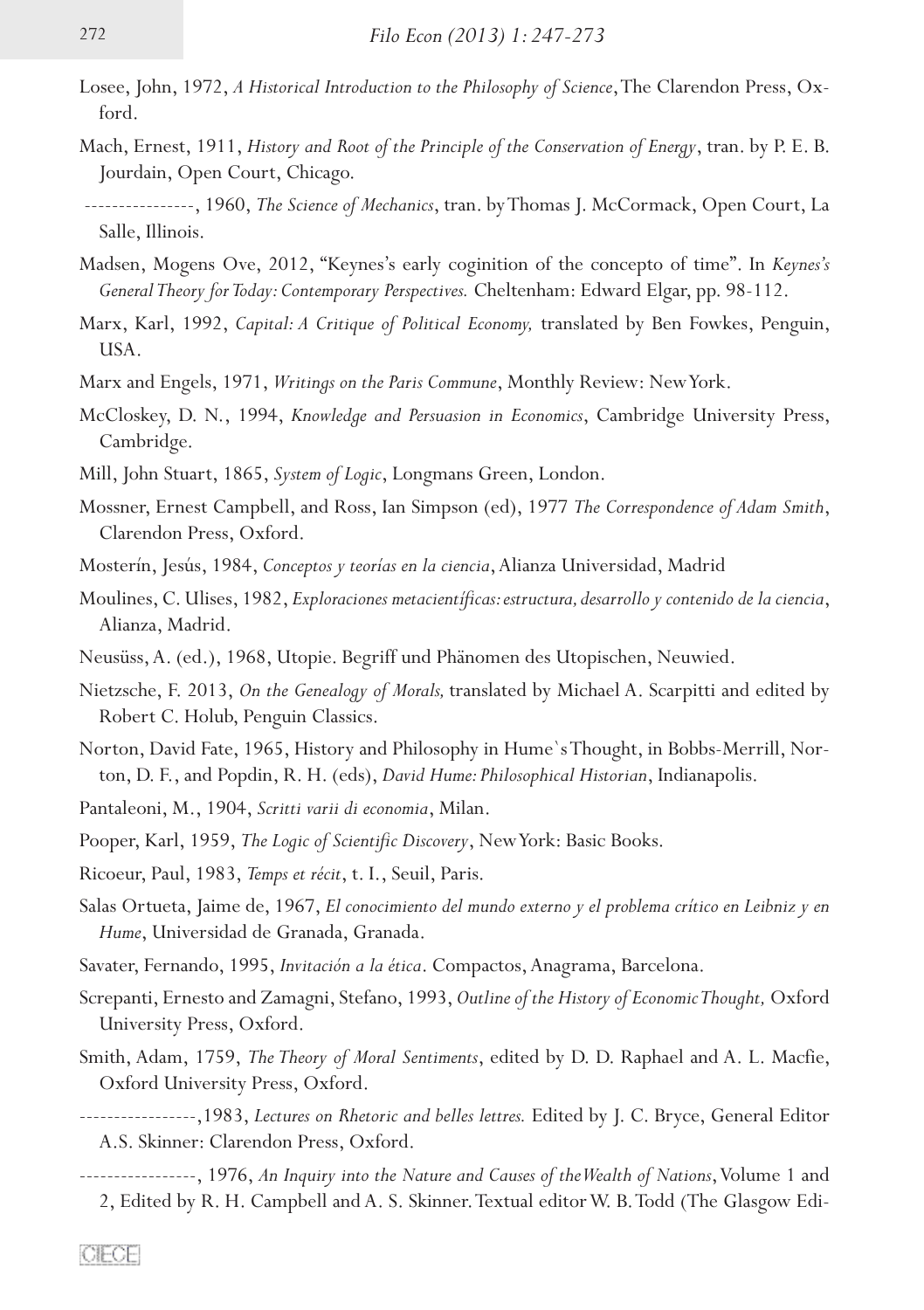tion of the Works and Correspondence of Adam Smith), Liberty Classics, Oxford University Press, Indianapolis.

- -----------------, 1978, *Lectures on Jurisprudence*, Edited by R. L. Meek, D. D. Raphael and P. G. Stein, Oxford University Press, Oxford.
- ----------------, 1980, *Essays on Philosophical Subjects*, edited by W. P. D. Wightman and J. C. Bryce, with Dugald Stewart's Account of Adam Smith, edited by I. S. Ross. General Editors, D. D. Raphael and A. S. Skinner, Oxford: Oxford University Press first edition in 1795, London, ed. by Cadell and Davies (with Dugald Stewart in 1797)].
- Stark, W., 1952a, *Jeremy Bentham`s Economic Writings*. Critical Edition Based in his printed Works and unprinted Manuscripts, Volume 1, Published for The Royal Economic Society by George Allen & Unwin LTD, London.

-----------------, 1952b, *Jeremy Bentham`s Economic Writings*. Critical Edition Based in his printed Works and unprinted Manuscripts, Volume 2, Published for The Royal Economic Society by George Allen & Unwin LTD, London.

-----------------, 1954, *Jeremy Bentham`s Economic Writings*, Critical Edition Based in his printed Works and unprinted Manuscripts, Volume 3, Published for The Royal Economic Society by George Allen & Unwin LTD, London.

- Stigler, George J., 1950, *The development of Utility Theory,* Journal of Political Economy, vol. 58, nº 4, pp. 307-27; vol. 58, nº 5, pp. 373-392.
- Suppe, Frederick, 1974, *The Structure of Scientific Theories*, The board of Trustees of The university of Illinois, Illinois.
- Suppes, Patrick, 1988, *Estudios de filosofía y metodología de la ciencia*, Alianza Universidad, Madrid.
- Tasset, José Luis, 1999, *La ética y las pasiones*, Servicio de Publicacións de Universidade da Co� ruña, A Coruña.
- Toulmin, Stephen, 1961, *Foresight and Understanding*, Harper Torchbooks, New York.
- Trincado, Estrella, 2000, *El iusnaturalismo no utilitarista de Adam Smith*, Información Comercial Española, nº 789, december 2000 – january 2001: 95-99.
- -----------------, 2003, *Crítica a la doctrina de la utilidad y revisión de las teorías de Hume, Smith y Bentham*, tesis doctoral, UCM, Madrid.
- -----------------, 2004, *Equity, Utility and Transaction Costs in Adam Smith's theory*, Storia del Pen� siero Económico*,* July, 1 issue of the new series, general editors Piero Bini and Piero Roggi, 33-51, X001505036.
- -----------------, 2007, *Costes de Transacción vs Costes de Jerarquía en la Provisión de Bienes: una interpretación de la teoría Smithiana,* Revista de Historia Económica. Journal of Iberian and Latin American Economic History, nº 2, año XXV, otoño, pp. 261-292.
- Vivenza, Gloria, 2001, *Adam Smith and the Classics. The classical heritage in Adam Smith`s thought*, Oxford University Press, Oxford.
- Vovelle, M., 1985, *Idéologies et mentalités*, Paris: La Découverte.
- Whewell, William, 1847, *Philosophy of the Inductive Sciences*, John W. Parker, London.